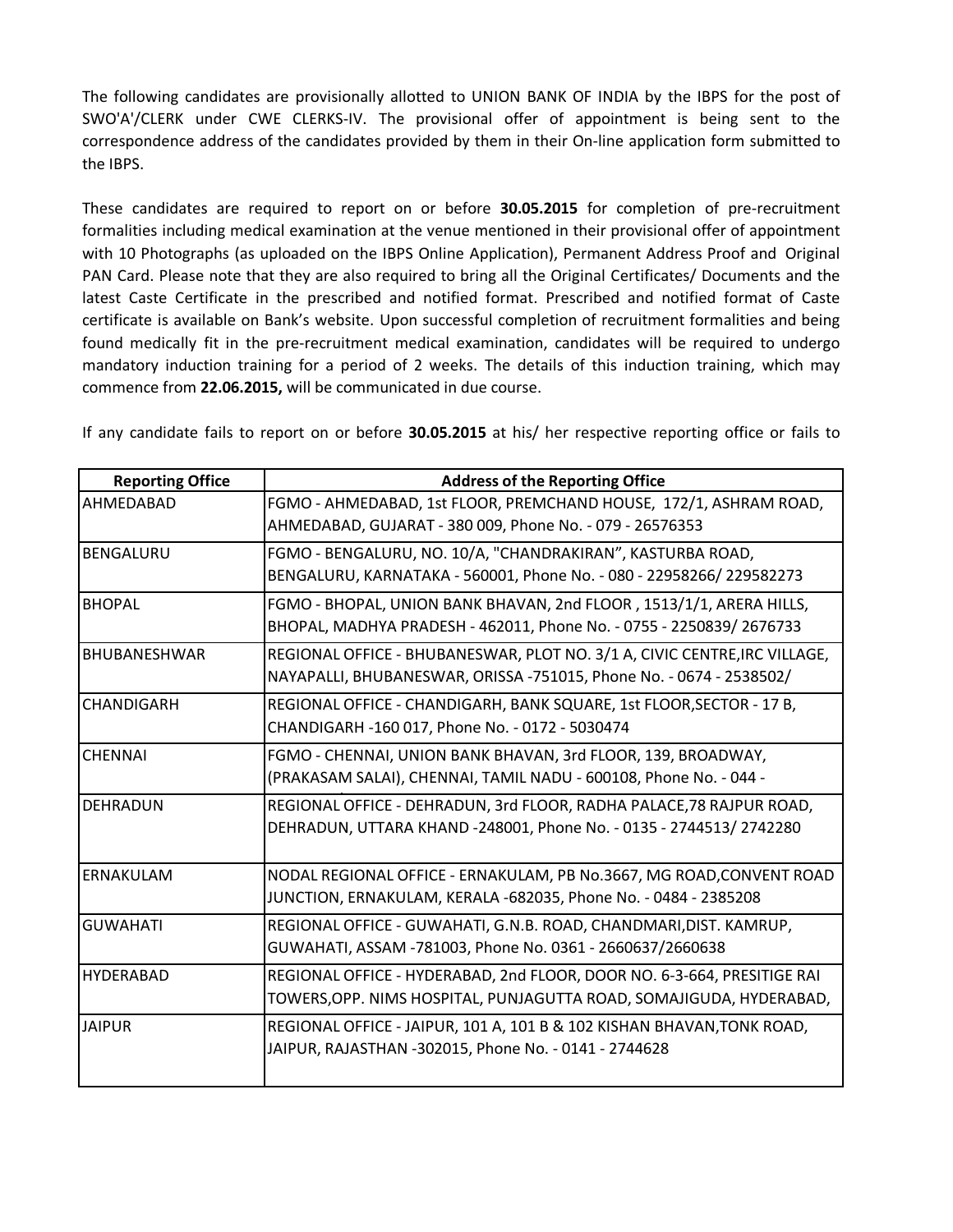| <b>JALANDHAR</b> | REGIONAL OFFICE - JALANDHAR, VEER PRATAP BHAVAN, SHASTRI                   |
|------------------|----------------------------------------------------------------------------|
|                  | MARKET, NEHRU GARDEN ROAD, JALANDHAR, PUNJAB -144001, Phone No. - 0181     |
|                  | 2241775                                                                    |
| <b>KOLKATA</b>   | FGMO - KOLKATA, ALEPE COURT, 1st FLOOR, 225-C, ACHARYA J.C. BOSE ROAD,     |
|                  | KOLKATA, WEST BENGAL - 700020, Phone No. - 033 - 22814402                  |
|                  |                                                                            |
| <b>LUCKNOW</b>   | FGMO - LUCKNOW, VIBHUTI KHAND, NEAR MANTRI AWAS, GOMTI NAGAR,              |
|                  | LUCKNOW, UTTAR PRADESH - 226010, Phone No. - 0522 - 2305926                |
|                  |                                                                            |
| <b>MUMBAI</b>    | FGMO-MUMBAI, 66/80, MUMBAI SAMACHAR MARG, , MUMBAI, MAHARASHTRA            |
|                  | - 400023, Phone No. - 022 - 22632603                                       |
|                  |                                                                            |
| <b>NEW DELHI</b> | FGMO - NEW DELHI, 6th FLOOR, 602A, TOWER-2 KONNECTUS BUILDING, AIRPORT     |
|                  | METRO EXPRESS LINE, OPP. NEW DELHI RLY. STATION, AJMER GATE, NEW DELHI -   |
|                  | 110001, Phone No. - 011 - 23219903                                         |
| <b>PATNA</b>     | REGIONAL OFFICE - PATNA, NASHEMAN BHAVAN, 1st FLOOR, MAZHAROOL             |
|                  | HAQUE PATH, FRAZER ROAD, PATNA, BIHAR -800001, Phone No. 0612-2222313 /    |
|                  | 2231627                                                                    |
| <b>PUNE</b>      | FGMO - PUNE, 6/7 JEEVAN PRAKASH, LIC BUILDING,, UNIVERSITY ROAD, SHIVAJI   |
|                  | NAGAR, PUNE, MAHARASHTRA - 411005, Phone No. - 020 - 25552031              |
|                  |                                                                            |
| <b>RAIPUR</b>    | REGIONAL OFFICE - RAIPUR, 3rd FLOOR, LIC INVESTMENT BUILDING - PHASE-      |
|                  | III, JEEVAN BIMA MARG, PANDRI, RAIPUR, CHATTISGARH -492004, Phone No. 0771 |
|                  | $-2546049$                                                                 |
| <b>RANCHI</b>    | REGIONAL OFFICE - RANCHI, MANJUSHREE TOWERS, PURULIA ROAD, KANTATOLI       |
|                  | CHOWK, RANCHI, JHARKHAND -834001, Phone No. - 0651-2530845 / 2530836       |
|                  |                                                                            |
| VARANASI         | FGMO - VARANASI, CHANDRA CHAMBERS, 3rd FLOOR, S-2/638 A, CENTRAL JAIL      |
|                  | ROAD, VARANASI, UTTAR PRADESH - 221002, Phone No. - 0542-2280241/          |
|                  | 2280261                                                                    |

| The details of the candidates with their respective reporting offices are reproduced as under: |                   |       |                                    |                         |                     |
|------------------------------------------------------------------------------------------------|-------------------|-------|------------------------------------|-------------------------|---------------------|
| Sr.                                                                                            | Roll No.          | Mr. / | <b>Full Name</b>                   | <b>Reporting Office</b> | <b>Last Date of</b> |
| No.                                                                                            |                   | Ms.   |                                    |                         | <b>Reporting</b>    |
|                                                                                                | 1120700591 Mr.    |       | <b>KAVURI K S SAINATH SASTRY</b>   | <b>HYDERABAD</b>        | 30.05.2015          |
|                                                                                                | 1141304015 Mr.    |       | <b>GANNAVARAPU VEERENDRA KUMAR</b> | <b>HYDERABAD</b>        | 30.05.2015          |
|                                                                                                | 3 1150301557 Ms.  |       | KADALA LALITHA SANTHOSHI           | <b>HYDERABAD</b>        | 30.05.2015          |
|                                                                                                | 4 1190702097 Mr.  |       | <b>BETHA SOMI REDDY</b>            | <b>HYDERABAD</b>        | 30.05.2015          |
|                                                                                                | 5 1240108335 Mr.  |       | <b>SANKURU DILIP</b>               | <b>HYDERABAD</b>        | 30.05.2015          |
|                                                                                                | 6 1240306890 Mr.  |       | <b>SREEKANTH BHUKYA</b>            | <b>HYDERABAD</b>        | 30.05.2015          |
|                                                                                                | 1240506035 Ms.    |       | PAVANI MADUPU                      | <b>HYDERABAD</b>        | 30.05.2015          |
|                                                                                                | 8 1240701796 Mr.  |       | <b>DEVENDER REDDY BOMMAREDDY</b>   | <b>HYDERABAD</b>        | 30.05.2015          |
|                                                                                                | 9 1250503438 Mr.  |       | SRINUVASA RAO SABBAVARAPU          | <b>HYDERABAD</b>        | 30.05.2015          |
|                                                                                                | 10 1250709512 Ms. |       | IR ANUSHA MEDABOYANA               | <b>HYDERABAD</b>        | 30.05.2015          |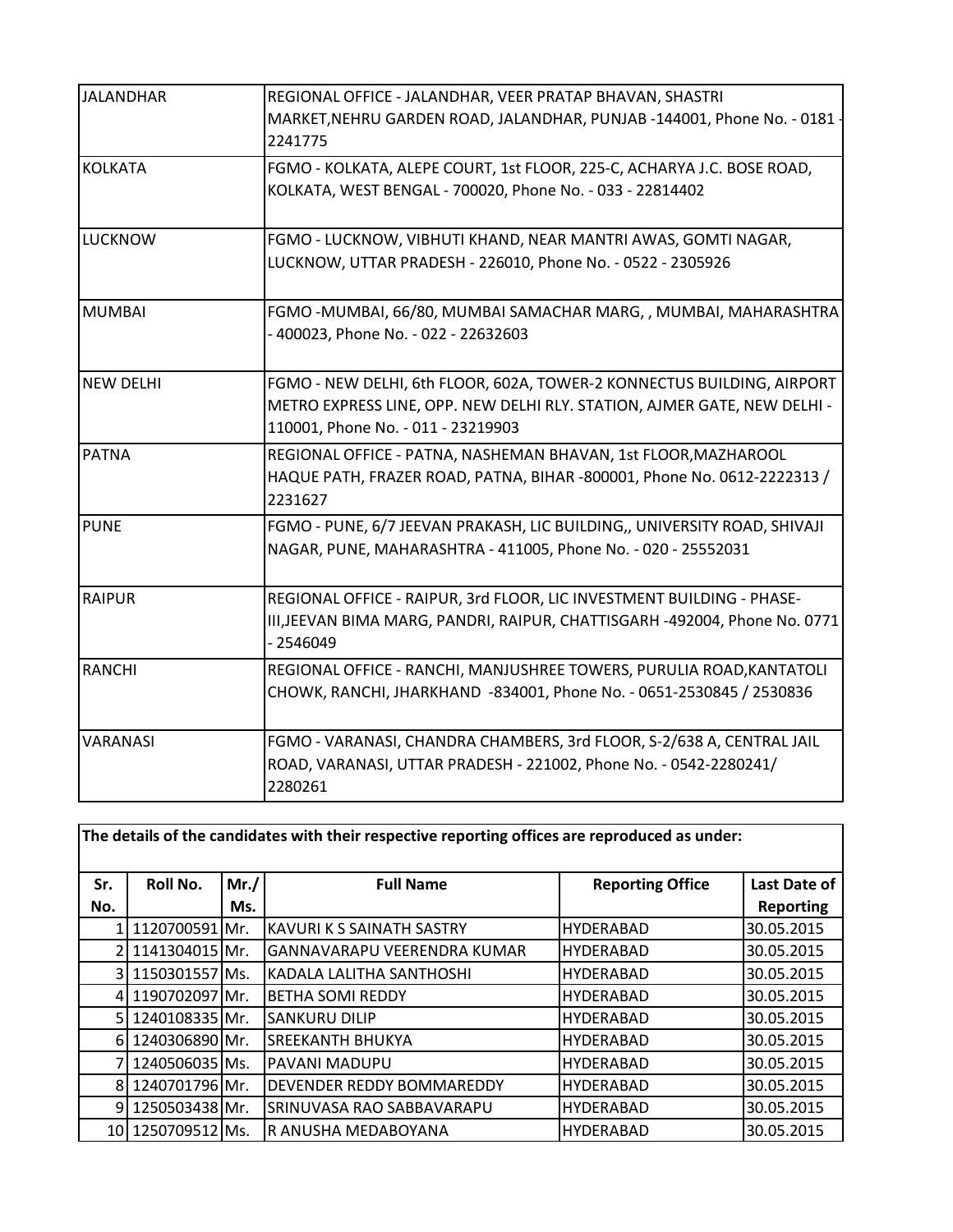|    | 11 1290200781 Mr. | <b>SANTU MANDAL</b>         | <b>GUWAHATI</b>  | 30.05.2015 |
|----|-------------------|-----------------------------|------------------|------------|
|    | 12 1290701321 Mr. | <b>SOUMYAJYOTI BARDHAN</b>  | <b>GUWAHATI</b>  | 30.05.2015 |
|    | 13 1300702960 Mr. | <b>MANASH PRATIM KALITA</b> | <b>GUWAHATI</b>  | 30.05.2015 |
|    | 14 1300703505 Ms. | SAYEDA SALMA SULTANA        | <b>GUWAHATI</b>  | 30.05.2015 |
|    | 15 1300707583 Mr. | NAYANJYOTI SARMA            | <b>GUWAHATI</b>  | 30.05.2015 |
|    | 16 1300709752 Mr. | PARTHA PRATIM DAS           | <b>GUWAHATI</b>  | 30.05.2015 |
| 17 | 1300710189 Mr.    | <b>SANJEEWAN BARUAH</b>     | <b>GUWAHATI</b>  | 30.05.2015 |
|    | 18 1301302028 Mr. | <b>SANJOY DAS</b>           | <b>GUWAHATI</b>  | 30.05.2015 |
|    | 19 1301507019 Mr. | <b>JAHANGIR ALOM</b>        | <b>GUWAHATI</b>  | 30.05.2015 |
|    | 20 1310701125 Ms. | <b>BORNALI HAZARIKA</b>     | <b>GUWAHATI</b>  | 30.05.2015 |
| 21 | 1320300376 Mr.    | <b>SUNSWRANG BRAHMA</b>     | <b>GUWAHATI</b>  | 30.05.2015 |
|    | 22 1330700488 Mr. | <b>SOUNAK SWARUP ROY</b>    | <b>GUWAHATI</b>  | 30.05.2015 |
|    | 23 1370302932 Ms. | ANUJA KUMARI                | <b>PATNA</b>     | 30.05.2015 |
|    | 24 1370502075 Mr. | <b>ANIMESH KUMAR</b>        | <b>PATNA</b>     | 30.05.2015 |
|    | 25 1370505444 Mr. | <b>ASHUTOSH KUMAR</b>       | <b>PATNA</b>     | 30.05.2015 |
|    | 26 1420700658 Mr. | <b>AVINISH KASHYAP</b>      | <b>PATNA</b>     | 30.05.2015 |
| 27 | 1421503304 Mr.    | <b>HRISHIKESH KUMAR</b>     | <b>PATNA</b>     | 30.05.2015 |
|    | 28 1430113692 Mr. | <b>FULESHWAR PASWAN</b>     | <b>PATNA</b>     | 30.05.2015 |
|    | 29 1430514310 Mr. | <b>AJIT PRASAD</b>          | <b>PATNA</b>     | 30.05.2015 |
|    | 30 1430514882 Mr. | <b>RAJEEV RANJAN</b>        | <b>PATNA</b>     | 30.05.2015 |
| 31 | 1430535848 Mr.    | <b>ANUBHAV KUMAR</b>        | <b>PATNA</b>     | 30.05.2015 |
|    | 32 1430710502 Ms. | <b>SHILPI KUMARI</b>        | <b>PATNA</b>     | 30.05.2015 |
|    | 33 1430711812 Mr. | <b>DEEPAK KUMAR</b>         | <b>PATNA</b>     | 30.05.2015 |
|    | 34 1430727179 Mr. | <b>SHASHANK PRIYADARSHI</b> | <b>PATNA</b>     | 30.05.2015 |
| 35 | 1430730538 Mr.    | <b>AMIT KUMAR</b>           | <b>PATNA</b>     | 30.05.2015 |
|    | 36 1431506510 Mr. | <b>DHIRENDRA KUMAR</b>      | <b>PATNA</b>     | 30.05.2015 |
| 37 | 1500304054 Mr.    | PRAVEEN KUMAR PANNA         | <b>RAIPUR</b>    | 30.05.2015 |
|    | 38 1500707495 Mr. | <b>ANKUR AGRAWAL</b>        | <b>RAIPUR</b>    | 30.05.2015 |
|    | 39 1560123446 Ms. | PRIYANKA CHOUDHARY          | <b>NEW DELHI</b> | 30.05.2015 |
|    | 40 1560306118 Mr. | HARENDRA SINGH RANA         | <b>NEW DELHI</b> | 30.05.2015 |
| 41 | 1560325499 Mr.    | PENCHEN YONZON              | <b>NEW DELHI</b> | 30.05.2015 |
|    | 42 1560528039 Mr. | SANJIV KUMAR YADAV          | <b>NEW DELHI</b> | 30.05.2015 |
|    | 43 1560533590 Ms. | PRIYANKA KUMARI             | <b>NEW DELHI</b> | 30.05.2015 |
|    | 44 1560600070 Mr. | <b>RAVI KUMAR</b>           | <b>NEW DELHI</b> | 30.05.2015 |
|    | 45 1560636772 Mr. | <b>AJAY KUMAR</b>           | <b>NEW DELHI</b> | 30.05.2015 |
|    | 46 1560800066 Ms. | <b>KAMAL PREET KAUR</b>     | <b>NEW DELHI</b> | 30.05.2015 |
|    | 47 1561511211 Mr. | <b>JAIVIR SINGH</b>         | <b>NEW DELHI</b> | 30.05.2015 |
|    | 48 1561539105 Mr. | <b>SWAPAN KUMAR SAHOO</b>   | <b>NEW DELHI</b> | 30.05.2015 |
|    | 49 1590501655 Mr. | <b>MD RAGIB AHSAN</b>       | <b>NEW DELHI</b> | 30.05.2015 |
|    | 50 1590504824 Mr. | <b>HEMANT KRISHNA</b>       | <b>NEW DELHI</b> | 30.05.2015 |
| 51 | 1600501616 Ms.    | PRIYA SINGH                 | <b>NEW DELHI</b> | 30.05.2015 |
|    | 52 1610500096 Mr. | DINBANDHU KUMAR             | <b>PUNE</b>      | 30.05.2015 |
|    | 53 1610500137 Mr. | <b>BINAY KUMAR</b>          | <b>PUNE</b>      | 30.05.2015 |
|    | 54 1610500776 Mr. | <b>BHARAT KUMAR SHAH</b>    | <b>PUNE</b>      | 30.05.2015 |
|    | 55 1610700150 Mr. | <b>ATUL SHUKLA</b>          | <b>PUNE</b>      | 30.05.2015 |
|    | 56 1610701360 Ms. | AMRITA NIDHI                | <b>PUNE</b>      | 30.05.2015 |
| 57 | 1610701422 Mr.    | <b>SHAILESH KUMAR</b>       | <b>PUNE</b>      | 30.05.2015 |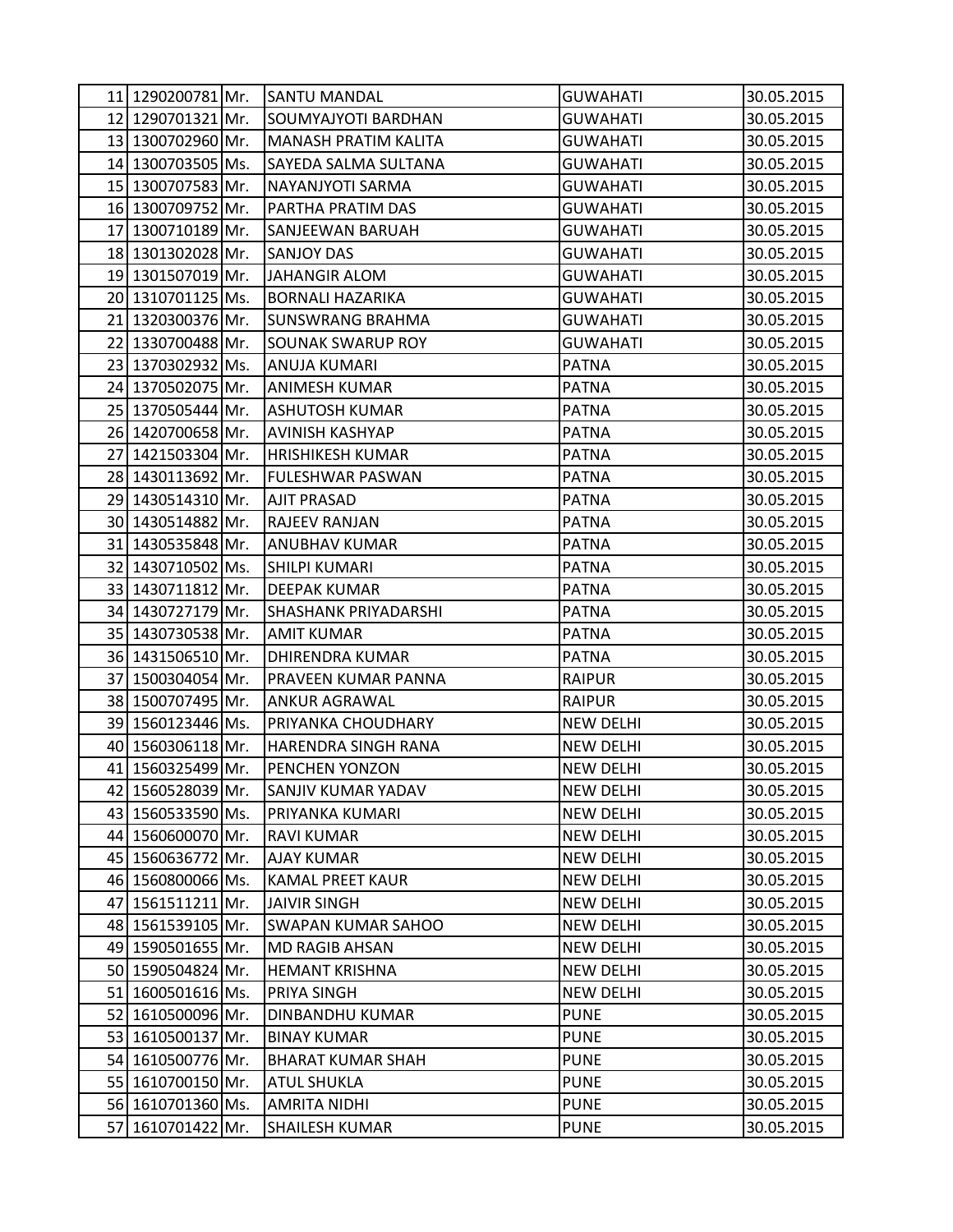|    | 58 1620200107 Mr.  | <b>SUNNY SABHARWAL</b>                    | <b>PUNE</b> | 30.05.2015 |
|----|--------------------|-------------------------------------------|-------------|------------|
|    | 59 1620500378 Mr.  | <b>HIMANSHU SHEKHAR</b>                   | <b>PUNE</b> | 30.05.2015 |
|    | 60 1620500554 Mr.  | <b>SUNNY KUMAR</b>                        | <b>PUNE</b> | 30.05.2015 |
| 61 | 1620500745 Mr.     | KAILASH DATTATRAYA AVHALE                 | <b>PUNE</b> | 30.05.2015 |
| 62 | 1620700418 Mr.     | <b>SURAJ KUMAR</b>                        | <b>PUNE</b> | 30.05.2015 |
|    | 63 1620700428 Mr.  | <b>AVIK DUTTA</b>                         | <b>PUNE</b> | 30.05.2015 |
|    | 64 1621500626 Mr.  | <b>SOUTRIK ROY</b>                        | <b>PUNE</b> | 30.05.2015 |
|    | 65 1630308199 Mr.  | NILESH CHHAGANBHAI VASAVA                 | AHMEDABAD   | 30.05.2015 |
|    | 66 1630508424 Mr.  | JASWANT DAN CHARAN                        | AHMEDABAD   | 30.05.2015 |
| 67 | 1630804001 Mr.     | RAKESH JAMNALAL SUWALKA                   | AHMEDABAD   | 30.05.2015 |
|    | 68 1650302954 Ms.  | SEJAL JAYANTIBHAI BHAGORA                 | AHMEDABAD   | 30.05.2015 |
|    | 69 1650302978 Ms.  | SWETA NARENDRAKUMAR NINAMA                | AHMEDABAD   | 30.05.2015 |
|    | 70 1670600222 Ms.  | PRERANA VERMA                             | AHMEDABAD   | 30.05.2015 |
| 71 | 1690200009 Mr.     | ASHISHKUMAR VIRAMBHAI PATAR               | AHMEDABAD   | 30.05.2015 |
| 72 | 1690301932 Mr.     | JAY PRAVINBHAI VAGHELA                    | AHMEDABAD   | 30.05.2015 |
|    | 73 1700300750 Ms.  | MITALI DHIRUBHAI GAMIT                    | AHMEDABAD   | 30.05.2015 |
|    | 74 1700301642 Mr.  | KISHAN CHANDRAKANTBHAI PATEL              | AHMEDABAD   | 30.05.2015 |
|    | 75 1700308796 Ms.  | VANDITAKUMARI AMRUTBHAI PATEL             | AHMEDABAD   | 30.05.2015 |
|    | 76 1700506994 Mr.  | KRISHNA KUMAR SWARNKAR                    | AHMEDABAD   | 30.05.2015 |
| 77 | 1700802910 Mr.     | <b>NAVIN KUMAR</b>                        | AHMEDABAD   | 30.05.2015 |
|    | 78 1710305987 Mr.  | HIRALKUMAR GAUTAMBHAI CHAUDHARI AHMEDABAD |             | 30.05.2015 |
|    | 79 1710503526 Mr.  | <b>SUNIL PATIDAR</b>                      | AHMEDABAD   | 30.05.2015 |
|    | 80 1710504785 Mr.  | KUNJAN RAMKRIPAL VISHWAKARMA              | AHMEDABAD   | 30.05.2015 |
| 81 | 1710506123 Mr.     | <b>BINOD BALURAM GURJAR</b>               | AHMEDABAD   | 30.05.2015 |
| 82 | 1710507575 Mr.     | SHAILENDRA CHOURIYA                       | AHMEDABAD   | 30.05.2015 |
|    | 83 1711504018 Mr.  | <b>DEBASISH MISHRA</b>                    | AHMEDABAD   | 30.05.2015 |
|    | 84 1711506708 Mr.  | AMOD KUMAR OJHA                           | AHMEDABAD   | 30.05.2015 |
|    | 85 1711508072 Mr.  | <b>ANAND KUMAR</b>                        | AHMEDABAD   | 30.05.2015 |
|    | 86 1720100576 Mr.  | <b>MANDEEP SINGH</b>                      | CHANDIGARH  | 30.05.2015 |
| 87 | 1721500766 Mr.     | <b>KAPIL BAKSHI</b>                       | CHANDIGARH  | 30.05.2015 |
|    | 88 1721503826 Mr.  | <b>MUKESH NASHIER</b>                     | CHANDIGARH  | 30.05.2015 |
|    | 89 1730501397 Ms.  | <b>KANIKA JANGRA</b>                      | CHANDIGARH  | 30.05.2015 |
|    | 90 1730502397 Mr.  | JOGINDER SINGH                            | CHANDIGARH  | 30.05.2015 |
|    | 91 1730502421 Mr.  | <b>MANMEET</b>                            | CHANDIGARH  | 30.05.2015 |
|    | 92 1730503485 Mr.  | <b>ROHIT NAIN</b>                         | CHANDIGARH  | 30.05.2015 |
|    | 93 1730507788 Mr.  | <b>SUMIT KUMAR</b>                        | CHANDIGARH  | 30.05.2015 |
| 94 | 1730509106 Ms.     | <b>RAVITA</b>                             | CHANDIGARH  | 30.05.2015 |
|    | 95 1730605489 Mr.  | <b>ROSHAN LAL</b>                         | CHANDIGARH  | 30.05.2015 |
|    | 96 1740500944 Mr.  | <b>RAJIV KUMAR</b>                        | CHANDIGARH  | 30.05.2015 |
| 97 | 1740500966 Mr.     | SANDEEP                                   | CHANDIGARH  | 30.05.2015 |
|    | 98 1740501954 Mr.  | <b>DEEPAK KUNDU</b>                       | CHANDIGARH  | 30.05.2015 |
|    | 99 1741502611 Mr.  | <b>RAMESHWAR DASS</b>                     | CHANDIGARH  | 30.05.2015 |
|    | 100 1750502033 Mr. | <b>DINESH KUMAR</b>                       | CHANDIGARH  | 30.05.2015 |
|    | 101 1770500127 Mr. | <b>SUNIL</b>                              | CHANDIGARH  | 30.05.2015 |
|    | 102 1780104365 Ms. | DEEPIKA RANGA                             | CHANDIGARH  | 30.05.2015 |
|    | 103 1780502011 Mr. | PRAMJEET                                  | CHANDIGARH  | 30.05.2015 |
|    | 104 1780503603 Ms. | ANNU KUMARI ROHILLA                       | CHANDIGARH  | 30.05.2015 |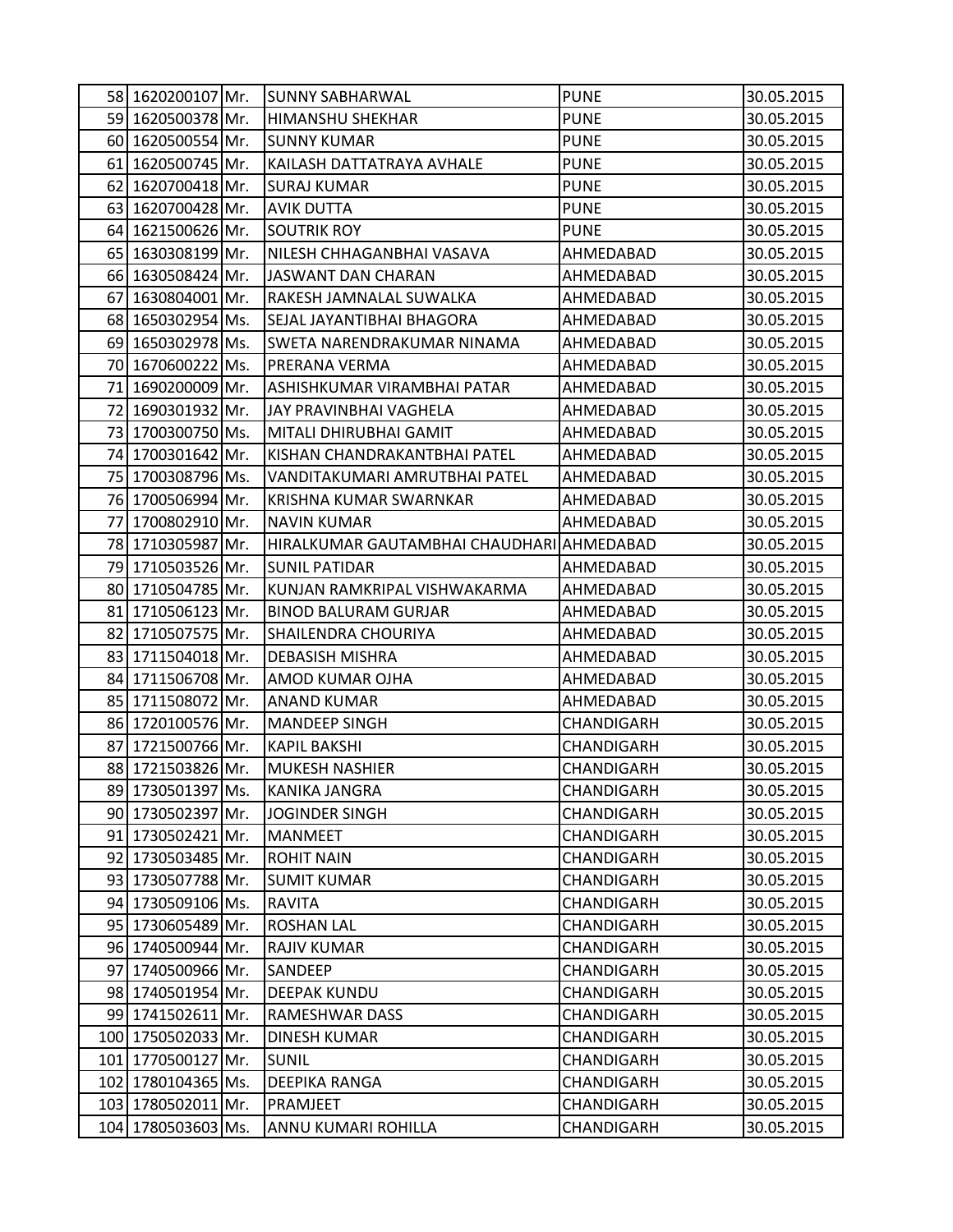|                    | 105 1780506148 Mr. SANJAY KUMAR | CHANDIGARH    | 30.05.2015 |
|--------------------|---------------------------------|---------------|------------|
| 106 1780804188 Mr. | DEEPAK KUMAR SHARMA             | CHANDIGARH    | 30.05.2015 |
| 107 1781501052 Mr. | <b>NAVIN KUMAR</b>              | CHANDIGARH    | 30.05.2015 |
| 108 1800500677 Mr. | <b>VINEET SAINI</b>             | CHANDIGARH    | 30.05.2015 |
| 109 1800502344 Mr. | <b>NAVEEN NARWAL</b>            | CHANDIGARH    | 30.05.2015 |
| 110 1991505654 Mr. | <b>JAGIR SINGH</b>              | <b>RANCHI</b> | 30.05.2015 |
| 111 2000305018 Mr. | <b>MASTER RAHUL KUMAR</b>       | <b>RANCHI</b> | 30.05.2015 |
| 112 2000509073 Mr. | <b>SHARAD KAUSHAL</b>           | <b>RANCHI</b> | 30.05.2015 |
| 113 2000519552 Mr. | <b>ANURAG KUMAR</b>             | <b>RANCHI</b> | 30.05.2015 |
| 114 2000712429 Mr. | AMAN BHARADWAJ                  | <b>RANCHI</b> | 30.05.2015 |
| 115 2020102650 Ms. | ROHINI SARJERAO NIPANIKAR       | BENGALURU     | 30.05.2015 |
| 116 2020115599 Mr. | <b>ARJUNTS</b>                  | BENGALURU     | 30.05.2015 |
| 117 2020311419 Ms. | DEEPIKA DEWAN                   | BENGALURU     | 30.05.2015 |
| 118 2020317561 Ms. | <b>CHHAVI KUMARI</b>            | BENGALURU     | 30.05.2015 |
| 119 2020506375 Ms. | <b>SASMITA SAMAL</b>            | BENGALURU     | 30.05.2015 |
| 120 2020721916 Ms. | <b>SITHARA SASI</b>             | BENGALURU     | 30.05.2015 |
| 121 2020724310 Mr. | <b>KAMMA UPENDRA</b>            | BENGALURU     | 30.05.2015 |
| 122 2021317163 Mr. | <b>SRIDHAR S</b>                | BENGALURU     | 30.05.2015 |
| 123 2021320743 Mr. | <b>KRUPASINDHU SAHU</b>         | BENGALURU     | 30.05.2015 |
| 124 2021502502 Mr. | SHAIDA ALI ZAIDI                | BENGALURU     | 30.05.2015 |
| 125 2021505637 Mr. | <b>SAMIR KUMAR NAYAK</b>        | BENGALURU     | 30.05.2015 |
| 126 2040300135 Ms. | <b>REVATHIM</b>                 | BENGALURU     | 30.05.2015 |
| 127 2040601578 Ms. | <b>SUMALATHA KAVALI</b>         | BENGALURU     | 30.05.2015 |
| 128 2050301128 Mr. | KIRAN ANAND KELAGADI            | BENGALURU     | 30.05.2015 |
| 129 2050304001 Mr. | RAJENDRA PRASAD A               | BENGALURU     | 30.05.2015 |
| 130 2050306799 Mr. | RAMESH                          | BENGALURU     | 30.05.2015 |
| 131 2050501701 Mr. | <b>SARTHAK RAMESH BHINGEKAR</b> | BENGALURU     | 30.05.2015 |
| 132 2060302058 Ms. | <b>DEEKSHAKU</b>                | BENGALURU     | 30.05.2015 |
| 133 2080700437 Ms. | SAKSHI AGARWAL                  | BENGALURU     | 30.05.2015 |
| 134 2080701771 Ms. | <b>DEEPTHI P RAO</b>            | BENGALURU     | 30.05.2015 |
| 135 2090100197 Mr. | <b>VINAYACHANDRA S KIDIYOOR</b> | BENGALURU     | 30.05.2015 |
| 136 2100500212 Mr. | <b>RINSON PJ</b>                | ERNAKULAM     | 30.05.2015 |
| 137 2100700943 Ms. | <b>HRIDYAJ</b>                  | ERNAKULAM     | 30.05.2015 |
| 138 2100701486 Ms. | <b>SREELAKSHMI S</b>            | ERNAKULAM     | 30.05.2015 |
| 139 2101501890 Mr. | <b>RAJEEV R</b>                 | ERNAKULAM     | 30.05.2015 |
| 140 2110503277 Mr. | <b>JITHIN P</b>                 | ERNAKULAM     | 30.05.2015 |
| 141 2120101758 Mr. | <b>SUBIN PS</b>                 | ERNAKULAM     | 30.05.2015 |
| 142 2120500240 Ms. | NEETHU LAKSHMI A                | ERNAKULAM     | 30.05.2015 |
| 143 2120503765 Ms. | <b>SARIMOLSR</b>                | ERNAKULAM     | 30.05.2015 |
| 144 2120504303 Mr. | <b>NIJAS M</b>                  | ERNAKULAM     | 30.05.2015 |
| 145 2120504974 Ms. | DHANYA NATESAN                  | ERNAKULAM     | 30.05.2015 |
| 146 2120505032 Ms. | <b>SYAMA THOMAS</b>             | ERNAKULAM     | 30.05.2015 |
| 147 2120505922 Ms. | DIVYA N DIVAKARAN               | ERNAKULAM     | 30.05.2015 |
| 148 2120507504 Mr. | RAHUL KRISHNAN G                | ERNAKULAM     | 30.05.2015 |
| 149 2120700858 Mr. | SREEJITH C S                    | ERNAKULAM     | 30.05.2015 |
| 150 2120702752 Ms. | <b>SHERLAC SAJU</b>             | ERNAKULAM     | 30.05.2015 |
| 151 2120703847 Ms. | MILI MATILDA                    | ERNAKULAM     | 30.05.2015 |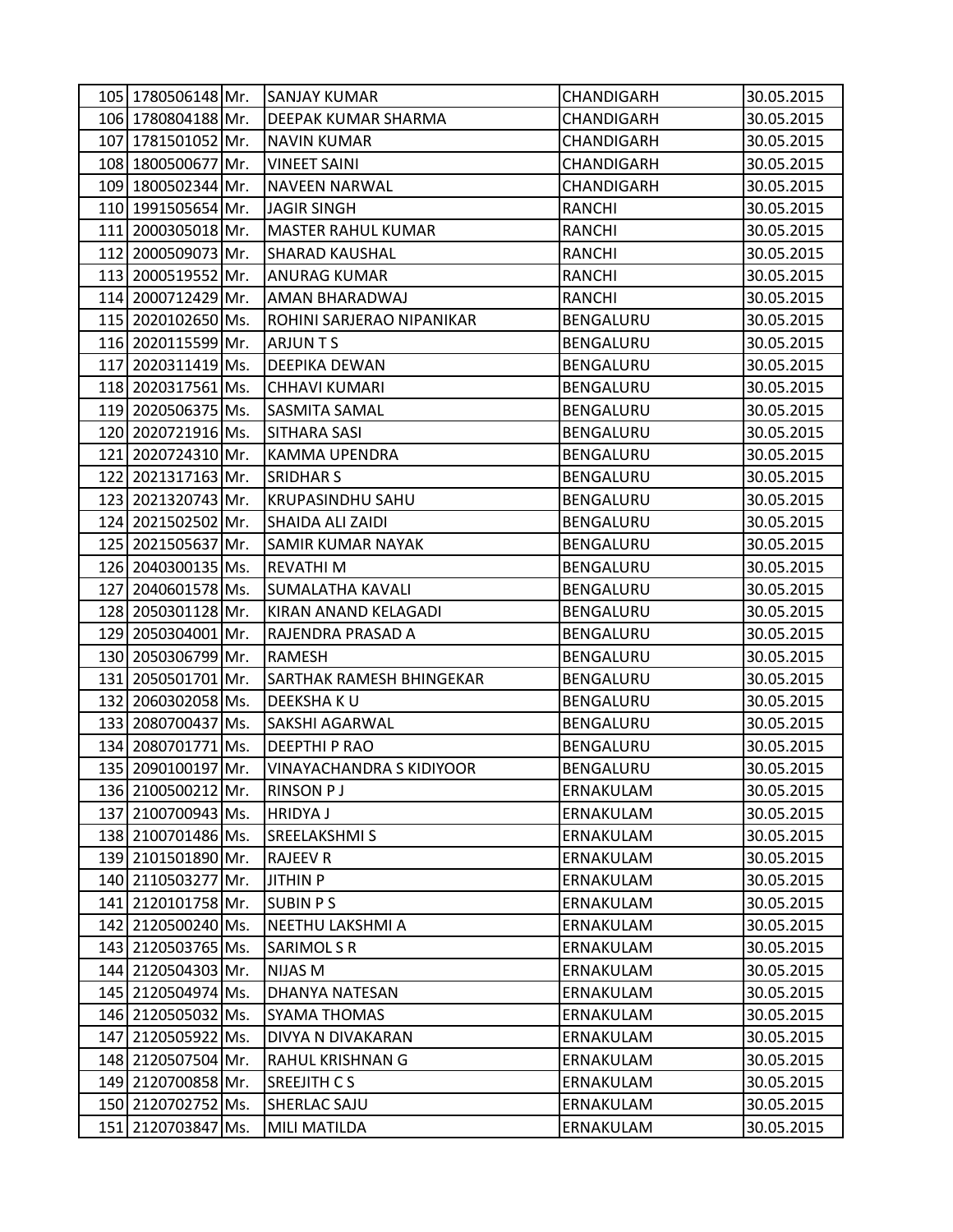| 152 2120703971 Ms. | RADHIKA A D                  | ERNAKULAM     | 30.05.2015 |
|--------------------|------------------------------|---------------|------------|
| 153 2120706458 Ms. | <b>GEETHU VENUGOPAL</b>      | ERNAKULAM     | 30.05.2015 |
| 154 2120708263 Mr. | <b>HARIKUMARKB</b>           | ERNAKULAM     | 30.05.2015 |
| 155 2121503380 Mr. | <b>SUNIL KUMAR G</b>         | ERNAKULAM     | 30.05.2015 |
| 156 2121504675 Mr. | <b>JOMESH PETER</b>          | ERNAKULAM     | 30.05.2015 |
| 157 2130501022 Mr. | <b>RENJITH R</b>             | ERNAKULAM     | 30.05.2015 |
| 158 2130501032 Mr. | SAJITH P P                   | ERNAKULAM     | 30.05.2015 |
| 159 2130501592 Mr. | <b>ASIF M ASHRAF</b>         | ERNAKULAM     | 30.05.2015 |
| 160 2130700550 Mr. | <b>ATHUL P</b>               | ERNAKULAM     | 30.05.2015 |
| 161 2130701701 Mr. | <b>KRISHNADEV G L</b>        | ERNAKULAM     | 30.05.2015 |
| 162 2131305680 Mr. | <b>NOUSHAD H</b>             | ERNAKULAM     | 30.05.2015 |
| 163 2131504917 Mr. | <b>ANISH R</b>               | ERNAKULAM     | 30.05.2015 |
| 164 2140700182 Ms. | <b>ANN REENU JOSE</b>        | ERNAKULAM     | 30.05.2015 |
| 165 2140700784 Ms. | <b>FEMY K JOSEPH</b>         | ERNAKULAM     | 30.05.2015 |
| 166 2140704647 Mr. | <b>ANANTHAVISHNU H</b>       | ERNAKULAM     | 30.05.2015 |
| 167 2140705232 Ms. | <b>ANUSHA FRANCIS</b>        | ERNAKULAM     | 30.05.2015 |
| 168 2141302526 Mr. | <b>JINISH KARUNAKARAN</b>    | ERNAKULAM     | 30.05.2015 |
| 169 2150503688 Ms. | ANU KRISHNA                  | ERNAKULAM     | 30.05.2015 |
| 170 2150504633 Ms. | NIMISHA MV                   | ERNAKULAM     | 30.05.2015 |
| 171 2150600891 Ms. | <b>G M AMRUTHA</b>           | ERNAKULAM     | 30.05.2015 |
| 172 2150700935 Ms. | <b>PRISCILLA ABRAHAM</b>     | ERNAKULAM     | 30.05.2015 |
| 173 2170501953 Ms. | <b>SUMISHA S</b>             | ERNAKULAM     | 30.05.2015 |
| 174 2170503583 Ms. | <b>ATHIRA G</b>              | ERNAKULAM     | 30.05.2015 |
| 175 2180106110 Mr. | <b>NANDU R KRISHNAN</b>      | ERNAKULAM     | 30.05.2015 |
| 176 2180505035 Mr. | <b>RAHULKK</b>               | ERNAKULAM     | 30.05.2015 |
| 177 2190704612 Ms. | <b>SONA ANTO</b>             | ERNAKULAM     | 30.05.2015 |
| 178 2210108936 Mr. | <b>PRAMOD MEHRA</b>          | <b>BHOPAL</b> | 30.05.2015 |
| 179 2210114691 Mr. | <b>HEERENDRA VANPURIYA</b>   | <b>BHOPAL</b> | 30.05.2015 |
| 180 2210118116 Ms. | PRIYANKA ARYA                | <b>BHOPAL</b> | 30.05.2015 |
| 181 2210120311 Mr. | <b>NARESH NAGLE</b>          | <b>BHOPAL</b> | 30.05.2015 |
| 182 2210300661 Ms. | <b>ANGITA TIRKEY</b>         | <b>BHOPAL</b> | 30.05.2015 |
| 183 2210303456 Mr. | <b>PRAKASH RAIKWAR</b>       | <b>BHOPAL</b> | 30.05.2015 |
| 184 2210306413 Ms. | <b>VARSHA UIKEY</b>          | <b>BHOPAL</b> | 30.05.2015 |
| 185 2210312376 Ms. | <b>GAURI KAUSHIK</b>         | <b>BHOPAL</b> | 30.05.2015 |
| 186 2210315025 Mr. | AVINASH PADRAM               | <b>BHOPAL</b> | 30.05.2015 |
| 187 2210315112 Mr. | PRAKASH MARAVI               | <b>BHOPAL</b> | 30.05.2015 |
| 188 2210318164 Ms. | SONAM                        | <b>BHOPAL</b> | 30.05.2015 |
| 189 2210318175 Ms. | PRATIKSHA SHYAM              | <b>BHOPAL</b> | 30.05.2015 |
| 190 2210320960 Mr. | PRAKASH SINGH MUNDA          | <b>BHOPAL</b> | 30.05.2015 |
| 191 2210506791 Ms. | <b>SHWETA BANSOD</b>         | <b>BHOPAL</b> | 30.05.2015 |
| 192 2210521084 Mr. | <b>GAURAV RANVE</b>          | <b>BHOPAL</b> | 30.05.2015 |
| 193 2220309097 Mr. | <b>SANJAY MEENA</b>          | <b>BHOPAL</b> | 30.05.2015 |
| 194 2220702460 Mr. | <b>ROHIT SHARMA</b>          | <b>BHOPAL</b> | 30.05.2015 |
| 195 2220706717 Mr. | <b>SANTOSH SINGH KUSHWAH</b> | <b>BHOPAL</b> | 30.05.2015 |
| 196 2221505608 Mr. | SANATAN KAMILA               | <b>BHOPAL</b> | 30.05.2015 |
| 197 2230110654 Mr. | <b>SAKSHAM PAGARE</b>        | <b>BHOPAL</b> | 30.05.2015 |
| 198 2230302454 Mr. | PANKAJ TIRKEY                | <b>BHOPAL</b> | 30.05.2015 |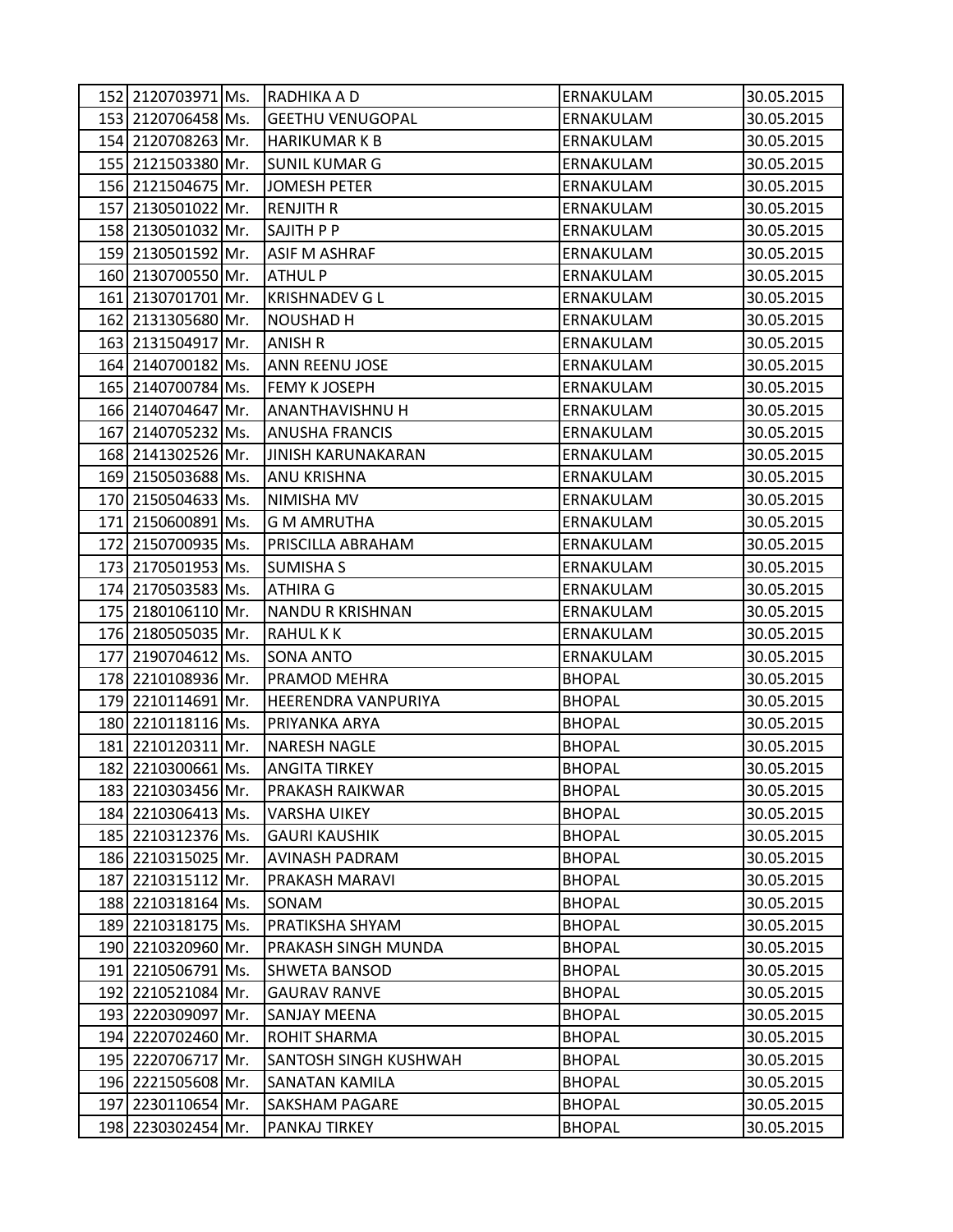|                    | 199 2230304673 Ms. ANISHA KHARAT         | <b>BHOPAL</b> | 30.05.2015 |
|--------------------|------------------------------------------|---------------|------------|
| 200 2230304748 Ms. | JAYA PARMAR                              | <b>BHOPAL</b> | 30.05.2015 |
| 201 2230306816 Mr. | <b>OMKAR INWATI</b>                      | <b>BHOPAL</b> | 30.05.2015 |
| 202 2230306836 Mr. | <b>NARENDRA SINGH MASKE</b>              | <b>BHOPAL</b> | 30.05.2015 |
| 203 2230309048 Ms. | <b>REENA SOLANKI</b>                     | <b>BHOPAL</b> | 30.05.2015 |
| 204 2230315458 Mr. | <b>MANISH KUMAR MARKO</b>                | <b>BHOPAL</b> | 30.05.2015 |
| 205 2230511659 Mr. | <b>ARVIND SONI</b>                       | <b>BHOPAL</b> | 30.05.2015 |
| 206 2230712590 Mr. | <b>APOORV RAGHUVANSHI</b>                | <b>BHOPAL</b> | 30.05.2015 |
| 207 2240106770 Mr. | <b>MANISH NAGESH</b>                     | <b>BHOPAL</b> | 30.05.2015 |
| 208 2240302960 Ms. | PRIYANKA GOUND                           | <b>BHOPAL</b> | 30.05.2015 |
| 209 2240306961 Mr. | <b>ASHISH KUMAR MASIH</b>                | <b>BHOPAL</b> | 30.05.2015 |
| 210 2240309638 Mr. | RANJEET SINGH THAKUR                     | <b>BHOPAL</b> | 30.05.2015 |
| 211 2240509794 Mr. | <b>SHASHANK KUMAR</b>                    | <b>BHOPAL</b> | 30.05.2015 |
| 212 2240702197 Mr. | <b>SUMIT KUMAR SOLANKI</b>               | <b>BHOPAL</b> | 30.05.2015 |
| 213 2240703914 Ms. | <b>NIKITA SHUKLA</b>                     | <b>BHOPAL</b> | 30.05.2015 |
| 214 2240708960 Ms. | <b>RITISHA SINGH</b>                     | <b>BHOPAL</b> | 30.05.2015 |
| 215 2240710354 Mr. | <b>AKASH UPADHYAY</b>                    | <b>BHOPAL</b> | 30.05.2015 |
| 216 2241510766 Mr. | <b>MANOJ KUMAR TIWARI</b>                | <b>BHOPAL</b> | 30.05.2015 |
| 217 2250701374 Mr. | <b>AMIT SHARMA</b>                       | <b>BHOPAL</b> | 30.05.2015 |
| 218 2251502263 Mr. | ARUN KUMAR AGRAWAL                       | <b>BHOPAL</b> | 30.05.2015 |
| 219 2260700850 Mr. | NIRMAL SONI                              | <b>BHOPAL</b> | 30.05.2015 |
| 220 2300301614 Mr. | MANGESH SADHUJI SAOSAKADE                | <b>PUNE</b>   | 30.05.2015 |
| 221 2310300304 Mr. | <b>MANOJ BHAGWAT CHUHAN</b>              | <b>MUMBAI</b> | 30.05.2015 |
| 222 2320302132 Mr. | <b>SUMIT SUNIL THAKUR</b>                | <b>MUMBAI</b> | 30.05.2015 |
| 223 2321501600 Mr. | RAJENDRA DAGADU MARATHE                  | <b>MUMBAI</b> | 30.05.2015 |
| 224 2350305178 Ms. | <b>SHUBHANGI KESHAO SALAM</b>            | <b>MUMBAI</b> | 30.05.2015 |
| 225 2350305540 Mr. | AJAY SHANKAR RAUT SHANKAR JANU RAUMUMBAI |               | 30.05.2015 |
| 226 2350321977 Ms. | VARSHA KESHAO SALAM                      | <b>MUMBAI</b> | 30.05.2015 |
| 227 2351300789 Mr. | <b>NILESH SHANKAR KOTHARKAR</b>          | <b>MUMBAI</b> | 30.05.2015 |
| 228 2351509011 Mr. | <b>DINESH KUMAR MISHRA</b>               | <b>MUMBAI</b> | 30.05.2015 |
| 229 2351510272 Mr. | PREM PRAKASH MISHRA                      | <b>MUMBAI</b> | 30.05.2015 |
| 230 2351512621 Mr. | <b>AVINASH MANI TRIPATHI</b>             | <b>MUMBAI</b> | 30.05.2015 |
| 231 2351522638 Mr. | <b>ANJANEY TRIPATHI</b>                  | <b>MUMBAI</b> | 30.05.2015 |
| 232 2360117164 Ms. | PALLAVI OMKANTH PHALE                    | <b>PUNE</b>   | 30.05.2015 |
| 233 2360308715 Mr. | <b>UDAY DIPAK WANKHADE</b>               | <b>MUMBAI</b> | 30.05.2015 |
| 234 2360311307 Mr. | <b>SHASHIKANT AWADHESH UIKEY</b>         | <b>MUMBAI</b> | 30.05.2015 |
| 235 2360504690 Mr. | KUNDAN RAJ                               | <b>MUMBAI</b> | 30.05.2015 |
| 236 2360514505 Mr. | ABHIJIT VASANT DANDEKAR                  | <b>MUMBAI</b> | 30.05.2015 |
| 237 2361512145 Mr. | <b>PRAVEEN GOKHALE</b>                   | <b>MUMBAI</b> | 30.05.2015 |
| 238 2381501289 Mr. | <b>SATISH NIVRUTTI KHARCHE</b>           | <b>MUMBAI</b> | 30.05.2015 |
| 239 2390300749 Mr. | <b>SAGAR TUKARAM MADAGE</b>              | <b>MUMBAI</b> | 30.05.2015 |
| 240 2390301484 Ms. | KANANDHARA CHINDHU BUDHE                 | <b>PUNE</b>   | 30.05.2015 |
| 241 2390316388 Mr. | <b>VAIBHAV VITTHAL GENGAJE</b>           | <b>MUMBAI</b> | 30.05.2015 |
| 242 2390318725 Mr. | CHETAKKUMAR SUBHASH PARALIKAR            | <b>PUNE</b>   | 30.05.2015 |
| 243 2390514781 Mr. | PAVAN BHARAT GADADE                      | <b>PUNE</b>   | 30.05.2015 |
| 244 2390514813 Mr. | <b>GANESH CHANDRAKANT SHINDE</b>         | <b>MUMBAI</b> | 30.05.2015 |
| 245 2391505667 Mr. | <b>VIJAY KONDIBHAU CHOUDHARI</b>         | <b>MUMBAI</b> | 30.05.2015 |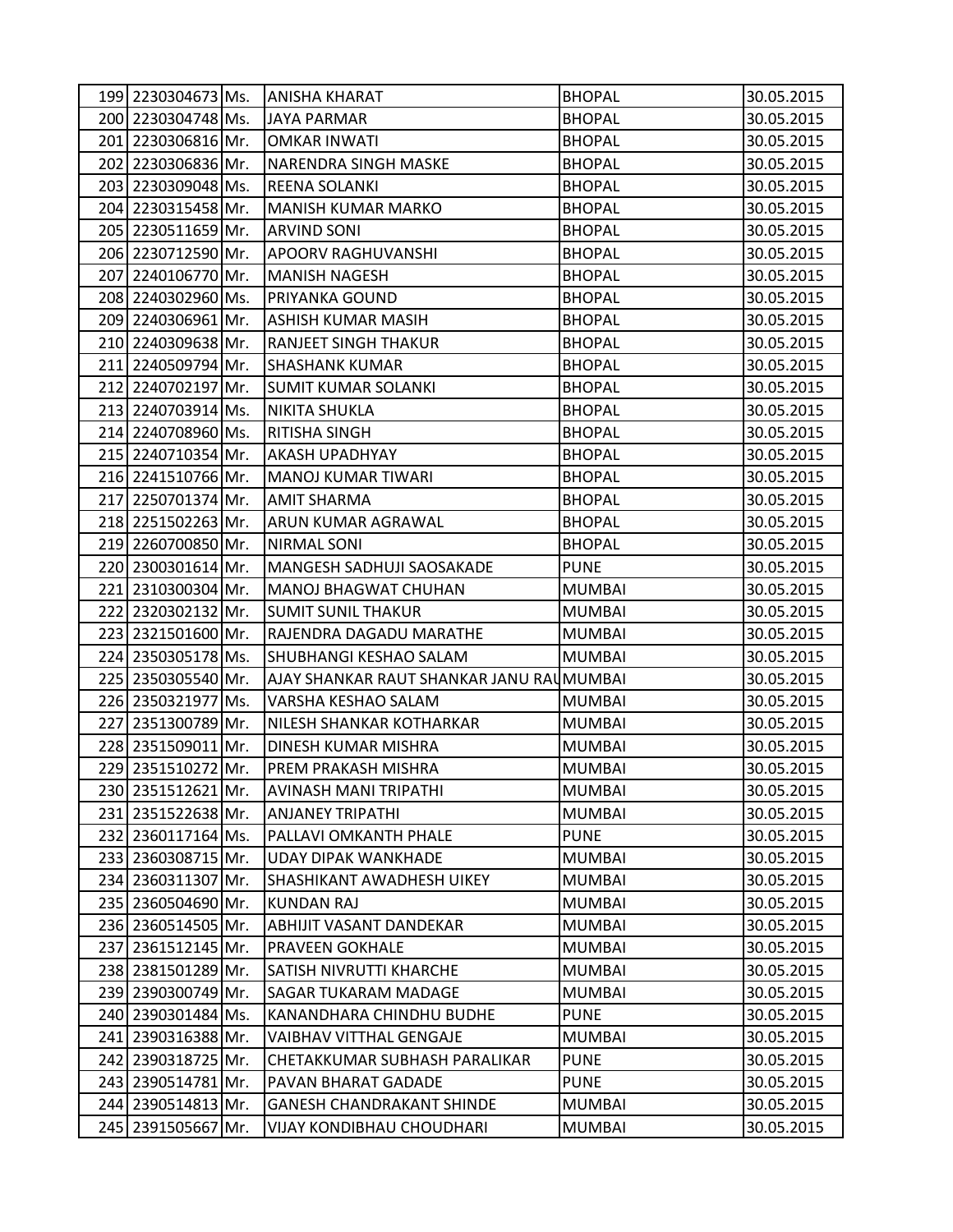| 246 2460700418 Mr.    | <b>ASHOK ROY CHOUDHURY</b>  | <b>GUWAHATI</b>    | 30.05.2015 |
|-----------------------|-----------------------------|--------------------|------------|
| 247 2470700671 Mr.    | <b>RITURAJ SARMAH</b>       | <b>GUWAHATI</b>    | 30.05.2015 |
| 248 2490702805 Ms.    | <b>MAMTA BISWAL</b>         | <b>BHUBANESWAR</b> | 30.05.2015 |
| 249 2530115057 Mr.    | <b>ASHUTOSH BEHERA</b>      | <b>BHUBANESWAR</b> | 30.05.2015 |
| 250 2530122457 Mr.    | JEEVAN KUMAR JENA           | <b>BHUBANESWAR</b> | 30.05.2015 |
| 251 2530126315 Mr.    | RATIKANTA MAHARAJ           | <b>BHUBANESWAR</b> | 30.05.2015 |
| 252 2530315431 Mr.    | <b>ROHIT ROSHAN LAKRA</b>   | <b>BHUBANESWAR</b> | 30.05.2015 |
| 253 2530324761 Ms.    | <b>RINI MURMU</b>           | <b>BHUBANESWAR</b> | 30.05.2015 |
| 254 2530512268 Mr.    | <b>JHASKETAN MEHER</b>      | <b>BHUBANESWAR</b> | 30.05.2015 |
| 255 2530515505 Mr.    | <b>BIPUL KUMAR DAS</b>      | <b>BHUBANESWAR</b> | 30.05.2015 |
| 256 2530720532 Mr.    | <b>SHANTI SWARUP GANDHI</b> | <b>BHUBANESWAR</b> | 30.05.2015 |
| 257 2530809951 Ms.    | UPANITA PATTANAIK           | BHUBANESWAR        | 30.05.2015 |
| 258 2531328233 Mr.    | <b>DEBABRATA SAHOO</b>      | <b>BHUBANESWAR</b> | 30.05.2015 |
| 259 2531503182 Mr.    | <b>SANTOSH KUMAR MISHRA</b> | <b>BHUBANESWAR</b> | 30.05.2015 |
| 260 2540104231 Ms.    | JAGYANSENI BEHERA           | <b>BHUBANESWAR</b> | 30.05.2015 |
| 261 2570303274 Mr.    | RAM CHANDRA KISKU           | <b>BHUBANESWAR</b> | 30.05.2015 |
| 262 2580701312 Mr.    | <b>SUVENDU CHAINI</b>       | <b>BHUBANESWAR</b> | 30.05.2015 |
| 263<br>2610808905 Mr. | <b>AKHIL NAGPAL</b>         | <b>JALANDHAR</b>   | 30.05.2015 |
| 264 2630507490 Mr.    | <b>SUNIL KUMAR JAYSWAL</b>  | JALANDHAR          | 30.05.2015 |
| 265 2640800677 Mr.    | <b>HARIT SINGH</b>          | JALANDHAR          | 30.05.2015 |
| 266 2650104754 Mr.    | <b>ANIL KUMAR</b>           | <b>JALANDHAR</b>   | 30.05.2015 |
| 267 2650501617 Mr.    | <b>SUBHASH</b>              | <b>JALANDHAR</b>   | 30.05.2015 |
| 268<br>2650703433 Mr. | AMIT KUMAR DHIMAN           | <b>JALANDHAR</b>   | 30.05.2015 |
| 269 2660500371 Ms.    | <b>HARPRABHJOT KAUR</b>     | <b>JALANDHAR</b>   | 30.05.2015 |
| 270 2661501165 Mr.    | RAGHVENDRA KUMAR SINGH      | <b>JALANDHAR</b>   | 30.05.2015 |
| 271 2661501200 Mr.    | <b>BALDEV BALORIA</b>       | <b>JALANDHAR</b>   | 30.05.2015 |
| 272 2690500828 Ms.    | <b>KULDEEP KAUR</b>         | <b>JALANDHAR</b>   | 30.05.2015 |
| 273<br>2700102653 Mr. | KAMAL KANT MANDAWARIA       | <b>JAIPUR</b>      | 30.05.2015 |
| 274 2700503600 Mr.    | <b>VISHAL VAISHNAV</b>      | <b>JAIPUR</b>      | 30.05.2015 |
| 275 2710700376 Mr.    | <b>ANISH BHALLA</b>         | <b>JAIPUR</b>      | 30.05.2015 |
| 276 2710802452 Mr.    | <b>DEEPAK KUMAR SHARMA</b>  | <b>JAIPUR</b>      | 30.05.2015 |
| 277 2711300405 Mr.    | <b>RAJ KUMAR SAINI</b>      | <b>JAIPUR</b>      | 30.05.2015 |
| 278 2740133278 Mr.    | <b>HITESH KUMAR</b>         | <b>JAIPUR</b>      | 30.05.2015 |
| 279 2740307867 Mr.    | DINESH CHANDRA MEENA        | <b>JAIPUR</b>      | 30.05.2015 |
| 280 2740314258 Mr.    | RAMNIVAS MEENA              | <b>JAIPUR</b>      | 30.05.2015 |
| 281 2740505200 Mr.    | <b>VIKAS JANGID</b>         | <b>JAIPUR</b>      | 30.05.2015 |
| 282 2740524498 Mr.    | <b>SHAHANSHAH MANSURY</b>   | <b>JAIPUR</b>      | 30.05.2015 |
| 283 2740529396 Ms.    | <b>SEEMA SINGH</b>          | <b>JAIPUR</b>      | 30.05.2015 |
| 284 2740532268 Ms.    | <b>JYOTI KUMARI</b>         | <b>JAIPUR</b>      | 30.05.2015 |
| 285 2740703891 Ms.    | <b>MONALISA SINGH</b>       | <b>JAIPUR</b>      | 30.05.2015 |
| 286 2740705924 Mr.    | <b>BALKRISHNA GOYAL</b>     | <b>JAIPUR</b>      | 30.05.2015 |
| 287<br>2740738177 Mr. | <b>MOHIT JAIN</b>           | <b>JAIPUR</b>      | 30.05.2015 |
| 288 2741328842 Mr.    | RANVEER SINGH MANGAWA       | <b>JAIPUR</b>      | 30.05.2015 |
| 289 2750504733 Ms.    | <b>SHEETL SHARRMA</b>       | <b>JAIPUR</b>      | 30.05.2015 |
| 290 2750601168 Mr.    | <b>UMESH TAILOR</b>         | <b>JAIPUR</b>      | 30.05.2015 |
| 291 2750702859 Mr.    | VAIBHAV SINGH CHAUHAN       | <b>JAIPUR</b>      | 30.05.2015 |
| 292 2771504753 Mr.    | <b>ASHOK KUMAR</b>          | <b>JAIPUR</b>      | 30.05.2015 |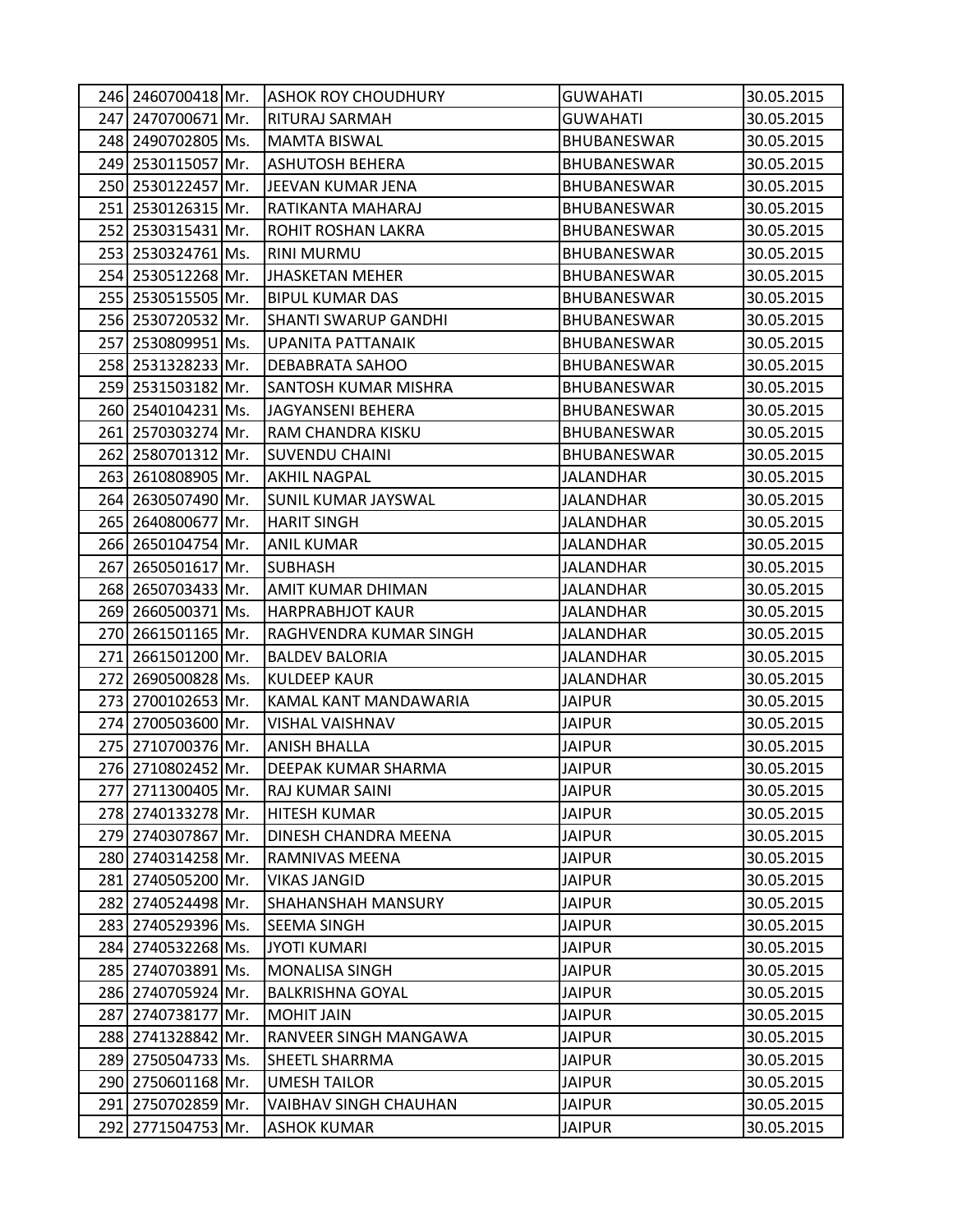|     |                    | 293 2780500268 Mr. YOGESH DANGI | <b>JAIPUR</b>    | 30.05.2015 |
|-----|--------------------|---------------------------------|------------------|------------|
|     | 294 2790700601 Mr. | NIMA SHERPA                     | <b>GUWAHATI</b>  | 30.05.2015 |
|     | 295 2800117151 Mr. | MUKESHCHANDRU                   | <b>CHENNAI</b>   | 30.05.2015 |
|     | 296 2800317532 Mr. | SRINIVASAN N                    | <b>CHENNAI</b>   | 30.05.2015 |
|     | 297 2800506613 Ms. | <b>SELVARANI M</b>              | CHENNAI          | 30.05.2015 |
|     | 298 2800600001 Ms. | <b>DHARANIP</b>                 | <b>CHENNAI</b>   | 30.05.2015 |
|     | 299 2800726250 Ms. | R LAVANYA                       | <b>CHENNAI</b>   | 30.05.2015 |
|     | 300 2801325585 Mr. | R SUDANTHIRAN                   | <b>CHENNAI</b>   | 30.05.2015 |
|     | 301 2801528201 Mr. | <b>KASTHURI VIKRAM</b>          | <b>CHENNAI</b>   | 30.05.2015 |
|     | 302 2810704591 Ms. | <b>SREEREKHALA</b>              | CHENNAI          | 30.05.2015 |
|     | 303 2840509127 Mr. | <b>ARUN SUNDAR G</b>            | <b>CHENNAI</b>   | 30.05.2015 |
|     | 304 2840509722 Ms. | <b>HEMALATHA S</b>              | <b>CHENNAI</b>   | 30.05.2015 |
|     | 305 2840601727 Ms. | <b>SIVASANKARI S</b>            | <b>CHENNAI</b>   | 30.05.2015 |
|     | 306 2840705025 Mr. | <b>VENKATESH C</b>              | <b>CHENNAI</b>   | 30.05.2015 |
|     | 307 2840809306 Ms. | J THENMOLI                      | <b>CHENNAI</b>   | 30.05.2015 |
|     | 308 2850500622 Mr. | SHYJIN K                        | <b>CHENNAI</b>   | 30.05.2015 |
|     | 309 2860502431 Mr. | <b>SATHEESH KUMAR RV</b>        | <b>CHENNAI</b>   | 30.05.2015 |
|     | 310 2920103786 Ms. | <b>MAHESWARI S</b>              | <b>CHENNAI</b>   | 30.05.2015 |
|     | 311 2921506398 Mr. | <b>SANJAY SINGH NEGI</b>        | <b>CHENNAI</b>   | 30.05.2015 |
|     | 312 2940108992 Mr. | SANDEEP GHANASHAM PHOOLPAGAR    | <b>HYDERABAD</b> | 30.05.2015 |
|     | 313 2940136107 Mr. | <b>AKASH RACHAPUDI</b>          | HYDERABAD        | 30.05.2015 |
|     | 314 2940309318 Mr. | MEGHAVATH SANDEEP KUMAR         | <b>HYDERABAD</b> | 30.05.2015 |
|     | 315 2940322417 Mr. | VADITHYA SANTHOSH KUMAR         | <b>HYDERABAD</b> | 30.05.2015 |
|     | 316 2940336689 Mr. | L NAVEEN KUMAR                  | HYDERABAD        | 30.05.2015 |
|     | 317 2940504146 Mr. | <b>ANGARI RANJITH KUMAR</b>     | <b>HYDERABAD</b> | 30.05.2015 |
|     | 318 2940509792 Mr. | UTTEJ KAMUNI                    | HYDERABAD        | 30.05.2015 |
|     | 319 2940510317 Mr. | <b>MAHESH RUDRA</b>             | <b>HYDERABAD</b> | 30.05.2015 |
| 320 | 2940511029 Mr.     | <b>SUDDOJU RAKESH</b>           | <b>HYDERABAD</b> | 30.05.2015 |
|     | 321 2940513483 Ms. | M SARITHA                       | HYDERABAD        | 30.05.2015 |
|     | 322 2940538165 Mr. | <b>S PRAVEEN KUMAR</b>          | <b>HYDERABAD</b> | 30.05.2015 |
|     | 323 2940701961 Ms. | <b>K PAVANI</b>                 | <b>HYDERABAD</b> | 30.05.2015 |
|     | 324 2940724430 Mr. | JAKKU RAMANA CHAITANYA          | <b>HYDERABAD</b> | 30.05.2015 |
|     | 325 2940732304 Mr. | K VAMSHI KRISHNA REDDY          | <b>HYDERABAD</b> | 30.05.2015 |
|     | 326 2941532385 Mr. | <b>DEVENDER KUMAR GUPTA</b>     | HYDERABAD        | 30.05.2015 |
| 327 | 2950700985 Mr.     | <b>BOLLAM KOTESH</b>            | <b>HYDERABAD</b> | 30.05.2015 |
|     | 328 2950701386 Ms. | <b>MECHINENI PAVANI</b>         | <b>HYDERABAD</b> | 30.05.2015 |
|     | 329 2950703928 Mr. | <b>MOHD SHAHEBAR</b>            | <b>HYDERABAD</b> | 30.05.2015 |
|     | 330 2950704424 Ms. | POLASANI SPANDANA               | <b>HYDERABAD</b> | 30.05.2015 |
|     | 331 2960503410 Mr. | CHINTALAPUDI ASHOK KUMAR        | HYDERABAD        | 30.05.2015 |
|     | 332 2970300306 Mr. | PORIKA SANJEEV                  | HYDERABAD        | 30.05.2015 |
|     | 333 2990103431 Mr. | <b>ABHISHEK KUMAR</b>           | VARANASI         | 30.05.2015 |
|     | 334 2990506262 Mr. | <b>DINESH CHANDRA</b>           | VARANASI         | 30.05.2015 |
|     | 335 2990810675 Mr. | ASHISH                          | <b>LUCKNOW</b>   | 30.05.2015 |
|     | 336 2991302637 Mr. | <b>CHARAN SINGH YADAV</b>       | VARANASI         | 30.05.2015 |
|     | 337 3010104109 Mr. | <b>VIJAY KUMAR</b>              | VARANASI         | 30.05.2015 |
|     | 338 3010110468 Mr. | <b>AKHILESH KUMAR</b>           | VARANASI         | 30.05.2015 |
|     | 339 3010112235 Mr. | <b>AKHILESH KUMAR</b>           | VARANASI         | 30.05.2015 |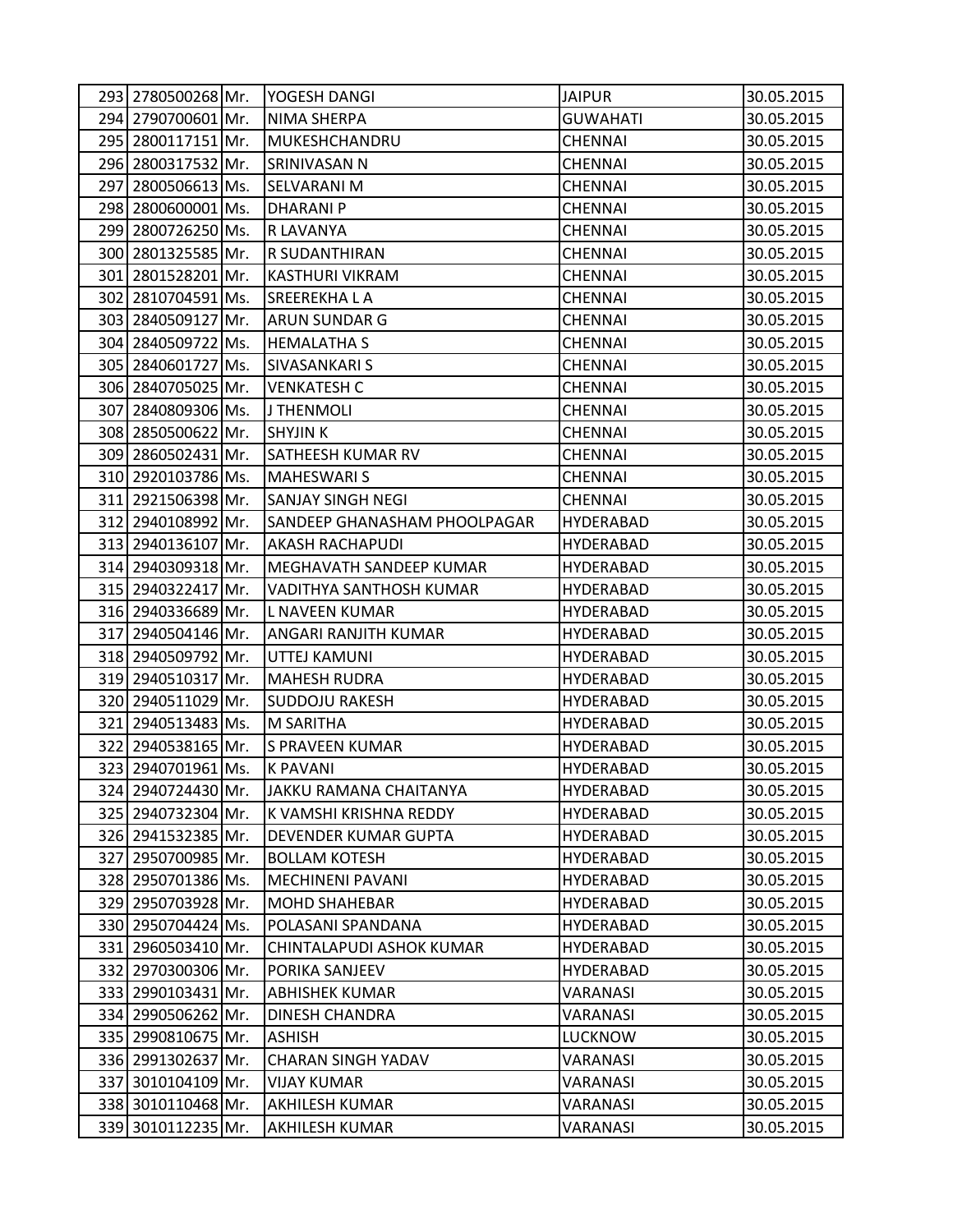| 340 3010505319 Mr. | <b>VIJAY PRAKASH YADAV</b>   | VARANASI       | 30.05.2015 |
|--------------------|------------------------------|----------------|------------|
| 341 3010509098 Mr. | RAVI KUMAR YADAV             | <b>LUCKNOW</b> | 30.05.2015 |
| 342 3010517191 Mr. | <b>KRISHNA KANT PATEL</b>    | VARANASI       | 30.05.2015 |
| 343 3010709385 Ms. | <b>PARUL GARG</b>            | VARANASI       | 30.05.2015 |
| 344 3010713936 Mr. | <b>BALDEV SINGH</b>          | VARANASI       | 30.05.2015 |
| 345 3010715712 Mr. | <b>VIRENDRA PRATAP SINGH</b> | VARANASI       | 30.05.2015 |
| 346 3010715880 Mr. | <b>GAURAV GUPTA</b>          | VARANASI       | 30.05.2015 |
| 347 3010717026 Mr. | <b>BINIT KUMAR DUBEY</b>     | VARANASI       | 30.05.2015 |
| 348 3011309189 Mr. | <b>RAJESH SINGH</b>          | VARANASI       | 30.05.2015 |
| 349 3011512349 Mr. | <b>PRADEEP KUMAR</b>         | VARANASI       | 30.05.2015 |
| 350 3020500857 Mr. | <b>AMIT GANGWAR</b>          | VARANASI       | 30.05.2015 |
| 351 3020707892 Mr. | <b>PIYUSH CHAUHAN</b>        | <b>LUCKNOW</b> | 30.05.2015 |
| 352 3021502330 Mr. | <b>DEVESH CHANDRA</b>        | VARANASI       | 30.05.2015 |
| 353 3060302918 Ms. | <b>SHRADDHA SUMAN</b>        | VARANASI       | 30.05.2015 |
| 354 3060503790 Ms. | <b>PRAGATI SINGH</b>         | VARANASI       | 30.05.2015 |
| 355 3060505892 Ms. | <b>MEENOO VISHWKARMA</b>     | VARANASI       | 30.05.2015 |
| 356 3060607500 Ms. | <b>TABINDA SIDDIQUE</b>      | VARANASI       | 30.05.2015 |
| 357 3060703692 Mr. | <b>AMIT KUMAR SINGH</b>      | VARANASI       | 30.05.2015 |
| 358 3060706547 Ms. | <b>ANKITA SRIVASTVA</b>      | VARANASI       | 30.05.2015 |
| 359 3071502080 Mr. | <b>SAJU MATHAI</b>           | VARANASI       | 30.05.2015 |
| 360 3080110882 Mr. | <b>PRASHANT KUMAR</b>        | <b>LUCKNOW</b> | 30.05.2015 |
| 361 3080507998 Ms. | <b>ARCHANA SINGH</b>         | <b>LUCKNOW</b> | 30.05.2015 |
| 362 3080617092 Mr. | NISHANT YADAV                | <b>LUCKNOW</b> | 30.05.2015 |
| 363 3080702130 Mr. | <b>TUSHAR BHATIA</b>         | <b>LUCKNOW</b> | 30.05.2015 |
| 364 3080727108 Mr. | <b>PRAVEEN ARORA</b>         | VARANASI       | 30.05.2015 |
| 365 3080817093 Mr. | <b>ASHISH KUMAR SHUKLA</b>   | <b>LUCKNOW</b> | 30.05.2015 |
| 366 3080817155 Mr. | YOGENDRA SINGH               | <b>LUCKNOW</b> | 30.05.2015 |
| 367 3081517048 Mr. | <b>ABHISHEK MISHRA</b>       | VARANASI       | 30.05.2015 |
| 368 3090117513 Mr. | <b>HEMRAJ SINGH</b>          | <b>LUCKNOW</b> | 30.05.2015 |
| 369 3090124360 Mr. | PRAVENDRA KUMAR              | VARANASI       | 30.05.2015 |
| 370 3090150572 Mr. | <b>KAPIL KUMAR</b>           | <b>LUCKNOW</b> | 30.05.2015 |
| 371 3090328005 Mr. | <b>SATYA PRAKASH SHAH</b>    | VARANASI       | 30.05.2015 |
| 372 3090332337 Mr. | <b>BIPIN SINGH</b>           | VARANASI       | 30.05.2015 |
| 373 3090501828 Mr. | <b>JAGAT PRAKASH</b>         | VARANASI       | 30.05.2015 |
| 374 3090503575 Mr. | <b>SARVESH KUMAR JAUHARI</b> | <b>LUCKNOW</b> | 30.05.2015 |
| 375 3090506517 Mr. | <b>RAVI KISHOR</b>           | VARANASI       | 30.05.2015 |
| 376 3090514603 Mr. | <b>NIRANKAR SAHU</b>         | <b>LUCKNOW</b> | 30.05.2015 |
| 377 3090514860 Mr. | <b>VIPIN KUMAR SACHAN</b>    | <b>LUCKNOW</b> | 30.05.2015 |
| 378 3090515915 Ms. | <b>SUNAINA VERMA</b>         | <b>LUCKNOW</b> | 30.05.2015 |
| 379 3090516403 Ms. | <b>SHIRSTI GUPTA</b>         | LUCKNOW        | 30.05.2015 |
| 380 3090516525 Ms. | <b>ARTI VERMA</b>            | LUCKNOW        | 30.05.2015 |
| 381 3090531056 Mr. | <b>GAURAV BHOLA</b>          | <b>LUCKNOW</b> | 30.05.2015 |
| 382 3090538439 Ms. | <b>SAPNA GUPTA</b>           | <b>LUCKNOW</b> | 30.05.2015 |
| 383 3090539709 Mr. | <b>ANURAG PAL</b>            | VARANASI       | 30.05.2015 |
| 384 3090541265 Mr. | <b>DHIRAJ KUMAR</b>          | VARANASI       | 30.05.2015 |
| 385 3090544370 Mr. | <b>MOHD NAVAID ANSARI</b>    | <b>LUCKNOW</b> | 30.05.2015 |
| 386 3090548932 Mr. | <b>BRIJESH GOSWAMI</b>       | VARANASI       | 30.05.2015 |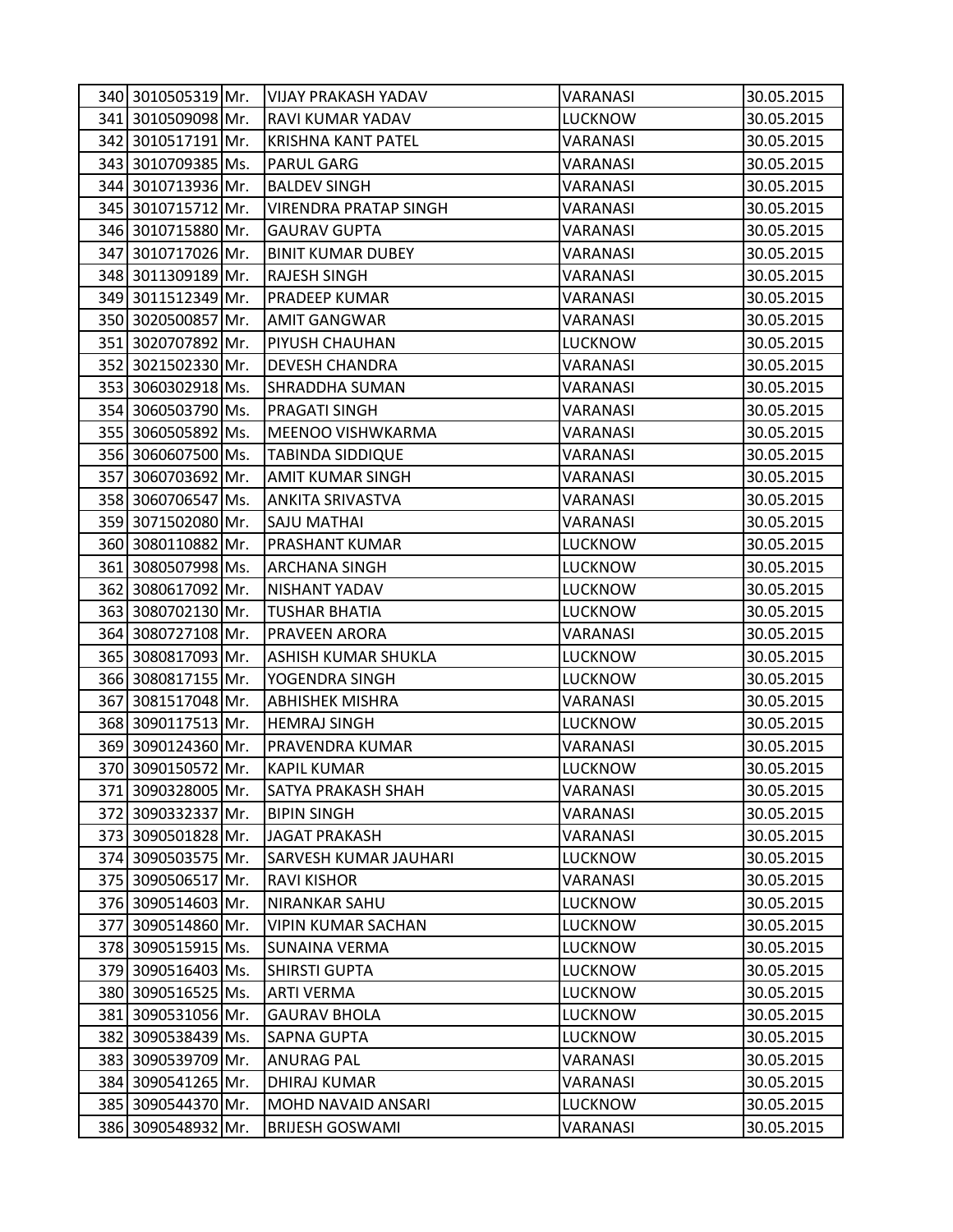| 387 3090549136 Mr. | <b>RAJEEV KUMAR CHAUHAN</b>    | VARANASI       | 30.05.2015 |
|--------------------|--------------------------------|----------------|------------|
| 388 3090551263 Mr. | <b>ANKIT VERMA</b>             | <b>LUCKNOW</b> | 30.05.2015 |
| 389 3090703503 Mr. | PRAVEEN KUMAR SINGH            | VARANASI       | 30.05.2015 |
| 390 3090704329 Ms. | <b>MANU SINGH</b>              | VARANASI       | 30.05.2015 |
| 391 3090704418 Ms. | <b>ADITI SAXENA</b>            | LUCKNOW        | 30.05.2015 |
| 392 3090709072 Mr. | <b>NEERAJ SHARMA</b>           | VARANASI       | 30.05.2015 |
| 393 3090719825 Mr. | <b>ASHISH KUMAR SINGH</b>      | VARANASI       | 30.05.2015 |
| 394 3090727259 Mr. | <b>RISHIKESH MISHRA</b>        | <b>LUCKNOW</b> | 30.05.2015 |
| 395 3090800025 Mr. | <b>SANT KUMAR TIWARI</b>       | <b>LUCKNOW</b> | 30.05.2015 |
| 396 3091339893 Mr. | <b>VISHUN KANT SHARMA</b>      | VARANASI       | 30.05.2015 |
| 397 3091513795 Mr. | <b>DHEERAJ SHUKLA</b>          | VARANASI       | 30.05.2015 |
| 398 3091515336 Mr. | IVIVEK KUMAR SINGH             | VARANASI       | 30.05.2015 |
| 399 3091544529 Mr. | PRAKASH MISHRA                 | VARANASI       | 30.05.2015 |
| 400 3101500599 Mr. | <b>SUSHIL KUMAR</b>            | VARANASI       | 30.05.2015 |
| 401 3110103500 Mr. | <b>GAURAV KUMAR</b>            | <b>LUCKNOW</b> | 30.05.2015 |
| 402 3110313170 Mr. | RAM LAKHAN MEENA               | VARANASI       | 30.05.2015 |
| 403 3110501726 Mr. | <b>SOHAN PAL SINGH</b>         | VARANASI       | 30.05.2015 |
| 404 3110713757 Mr. | AMITESH KUMAR SRIVASTAV        | LUCKNOW        | 30.05.2015 |
| 405 3111505125 Mr. | <b>SHYAM BIHARI GARG</b>       | VARANASI       | 30.05.2015 |
| 406 3111505137 Mr. | <b>MOHAN PAL</b>               | VARANASI       | 30.05.2015 |
| 407 3111505147 Mr. | <b>AMAR NATH RAI</b>           | VARANASI       | 30.05.2015 |
| 408 3120105053 Mr. | <b>DEEPAK KUMAR</b>            | <b>LUCKNOW</b> | 30.05.2015 |
| 409 3121502888 Mr. | <b>SATISH CHANDRA CHANDOLA</b> | VARANASI       | 30.05.2015 |
| 410 3131500305 Mr. | <b>SAHANSAR PAL</b>            | VARANASI       | 30.05.2015 |
| 411 3140700277 Ms. | PRAGYA AWASTHI                 | <b>LUCKNOW</b> | 30.05.2015 |
| 412 3150116306 Mr. | MANISH RAMNARAYAN JAISWAR      | VARANASI       | 30.05.2015 |
| 413 3150120598 Mr. | <b>SUNIL KUMAR</b>             | VARANASI       | 30.05.2015 |
| 414 3150306145 Mr. | <b>MANENDRA KUMAR SINGH</b>    | VARANASI       | 30.05.2015 |
| 415 3150308615 Mr. | PREMRAJ MEENA                  | VARANASI       | 30.05.2015 |
| 416 3150500936 Mr. | RAJAN KUMAR KUSHWAHA           | VARANASI       | 30.05.2015 |
| 417 3150504501 Mr. | <b>RAM KRIT YADAV</b>          | VARANASI       | 30.05.2015 |
| 418 3150504519 Mr. | <b>CHETEN CHAURASIA</b>        | VARANASI       | 30.05.2015 |
| 419 3150504589 Mr. | VISHAL JAYSAVAL                | VARANASI       | 30.05.2015 |
| 420 3150506707 Mr. | ROHIT VISHWAKARMA              | VARANASI       | 30.05.2015 |
| 421 3150510262 Mr. | <b>KAMLESH YADAV</b>           | VARANASI       | 30.05.2015 |
| 422 3150510649 Mr. | <b>BELAL AHAMAD</b>            | VARANASI       | 30.05.2015 |
| 423 3150510820 Mr. | <b>GAURAV JAISWAL</b>          | VARANASI       | 30.05.2015 |
| 424 3150512099 Mr. | <b>SHATRUGHAN GUPTA</b>        | VARANASI       | 30.05.2015 |
| 425 3150512160 Mr. | ANAND KUMAR YADAV              | VARANASI       | 30.05.2015 |
| 426 3150513460 Ms. | <b>AJITA</b>                   | VARANASI       | 30.05.2015 |
| 427 3150514196 Mr. | <b>VISHAL KUMAR</b>            | VARANASI       | 30.05.2015 |
| 428 3150514345 Mr. | NISHANT KUMAR MAURYA           | VARANASI       | 30.05.2015 |
| 429 3150518088 Mr. | <b>NAVAL KUMAR</b>             | VARANASI       | 30.05.2015 |
| 430 3150520293 Mr. | NITESH KUMAR JAISWAL           | VARANASI       | 30.05.2015 |
| 431 3150522395 Mr. | PRINCE KUMAR JAISWAL           | VARANASI       | 30.05.2015 |
| 432 3150522665 Mr. | SATYAJEET CHAURASIA            | VARANASI       | 30.05.2015 |
| 433 3150600047 Mr. | ABDUL KALAM                    | VARANASI       | 30.05.2015 |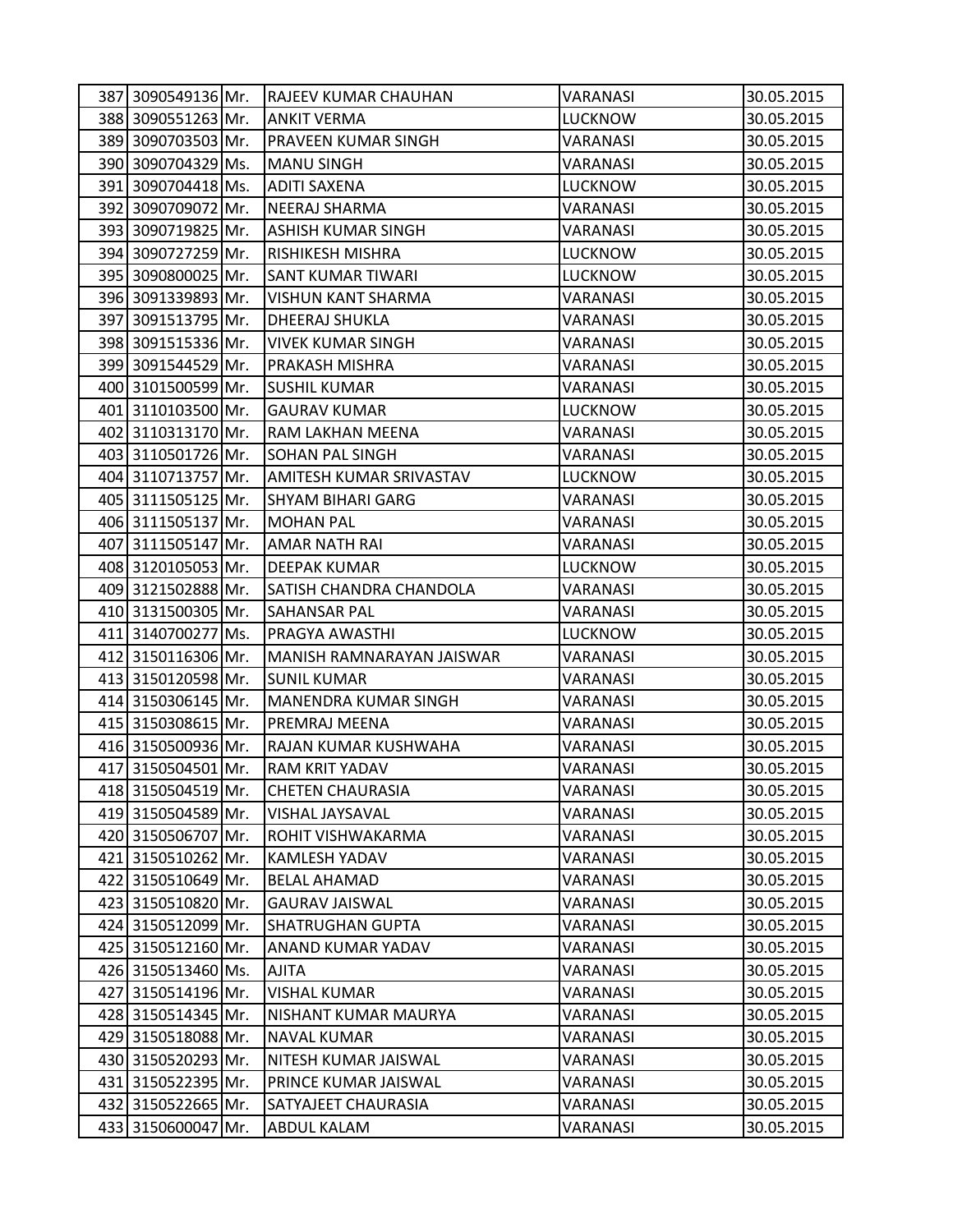|     | 434 3150607400 Mr. | <b>ANURAG YADAV</b>             | VARANASI        | 30.05.2015 |
|-----|--------------------|---------------------------------|-----------------|------------|
|     | 435 3150613366 Mr. | MANOJ KUMAR JAISWAL             | VARANASI        | 30.05.2015 |
|     | 436 3150615358 Mr. | <b>JITENDRA KUMAR</b>           | VARANASI        | 30.05.2015 |
|     | 437 3150700176 Ms. | SHIKHA KASHYAP                  | VARANASI        | 30.05.2015 |
|     | 438 3150708473 Mr. | <b>MAYANK SINGH</b>             | VARANASI        | 30.05.2015 |
|     | 439 3150712125 Mr. | <b>VAIBHAV KESHARI</b>          | VARANASI        | 30.05.2015 |
|     | 440 3150714299 Mr. | <b>RAHUL BASAK</b>              | VARANASI        | 30.05.2015 |
|     | 441 3150714395 Mr. | <b>ABHAY KUMAR TRIPATHI</b>     | VARANASI        | 30.05.2015 |
|     | 442 3150714487 Mr. | <b>VIKASH KUMAR</b>             | VARANASI        | 30.05.2015 |
|     | 443 3150715403 Ms. | <b>NEHA OBEROI</b>              | VARANASI        | 30.05.2015 |
|     | 444 3150719887 Ms. | <b>SHALINI RAI</b>              | VARANASI        | 30.05.2015 |
|     | 445 3150809335 Mr. | <b>SAURABH SINGH</b>            | VARANASI        | 30.05.2015 |
|     | 446 3150811369 Mr. | <b>RANJAN SINGH</b>             | VARANASI        | 30.05.2015 |
|     | 447 3150813355 Mr. | <b>AJIT KUMAR</b>               | VARANASI        | 30.05.2015 |
|     | 448 3150815327 Mr. | <b>MUKESH PATHAK</b>            | VARANASI        | 30.05.2015 |
|     | 449 3151302456 Mr. | <b>SANTOSH KUMAR</b>            | VARANASI        | 30.05.2015 |
|     | 450 3151322797 Mr. | <b>SANJAY YADAV</b>             | VARANASI        | 30.05.2015 |
|     | 451 3151518906 Mr. | RAMESH KUMAR MISHRA             | VARANASI        | 30.05.2015 |
|     | 452 3160103818 Mr. | <b>ANKIT KUMAR</b>              | DEHRADUN        | 30.05.2015 |
|     | 453 3160308413 Mr. | <b>ABHISHEK SINGH JANGPANGI</b> | DEHRADUN        | 30.05.2015 |
|     | 454 3160502754 Mr. | <b>ANKIT VERMA</b>              | DEHRADUN        | 30.05.2015 |
|     | 455 3160507884 Ms. | NISHA KASHYAP                   | DEHRADUN        | 30.05.2015 |
|     | 456 3160513066 Mr. | <b>MANJEET KUMAR</b>            | DEHRADUN        | 30.05.2015 |
|     | 457 3160701305 Ms. | <b>TARINI BHATT</b>             | DEHRADUN        | 30.05.2015 |
|     | 458 3160706887 Ms. | <b>SHALINI KOTHARI</b>          | DEHRADUN        | 30.05.2015 |
|     | 459 3160707608 Mr. | <b>DEVASHISH SEMWAL</b>         | DEHRADUN        | 30.05.2015 |
|     | 460 3160708946 Mr. | <b>RAHUL RANA</b>               | DEHRADUN        | 30.05.2015 |
|     | 461 3160713234 Mr. | <b>SAGAR BIJALWAN</b>           | <b>DEHRADUN</b> | 30.05.2015 |
|     | 462 3161501987 Mr. | MANJEET SINGH                   | <b>DEHRADUN</b> | 30.05.2015 |
|     | 463 3161506484 Mr. | <b>NEERAJ GUPTA</b>             | DEHRADUN        | 30.05.2015 |
|     | 464 3170102032 Mr. | <b>DINESH KUMAR</b>             | DEHRADUN        | 30.05.2015 |
|     | 465 3170304591 Ms. | <b>MONIKA RAWAT</b>             | DEHRADUN        | 30.05.2015 |
|     | 466 3170701542 Mr. | PANKAJ MELKANI                  | DEHRADUN        | 30.05.2015 |
|     | 467 3170703056 Mr. | <b>ROHIT RAWAT</b>              | DEHRADUN        | 30.05.2015 |
|     | 468 3170703866 Mr. | <b>KAMAL PANT</b>               | <b>DEHRADUN</b> | 30.05.2015 |
|     | 469 3170704661 Mr. | <b>AVINASH BISHT</b>            | DEHRADUN        | 30.05.2015 |
|     | 470 3170704956 Ms. | <b>SONAL MISHRA</b>             | DEHRADUN        | 30.05.2015 |
|     | 471 3170705421 Mr. | <b>GAURAV TIWARI</b>            | DEHRADUN        | 30.05.2015 |
|     | 472 3171500959 Mr. | <b>BHUPESH SINGH KHAINAL</b>    | DEHRADUN        | 30.05.2015 |
|     | 473 3180500385 Mr. | <b>TAJPREET SINGH</b>           | DEHRADUN        | 30.05.2015 |
|     | 474 3190700959 Mr. | <b>VIVEK GUGLANI</b>            | DEHRADUN        | 30.05.2015 |
|     | 475 3200704008 Mr. | <b>ARKA MUKHERJEE</b>           | <b>KOLKATA</b>  | 30.05.2015 |
|     | 476 3220101229 Mr. | DHRUBAJYOTI ROY                 | <b>KOLKATA</b>  | 30.05.2015 |
| 477 | 3220301963 Ms.     | PROTIMA SOREN                   | <b>KOLKATA</b>  | 30.05.2015 |
|     | 478 3241500529 Mr. | PRODYOT KUMAR TEWARY            | <b>KOLKATA</b>  | 30.05.2015 |
|     | 479 3270101698 Ms. | <b>BIPASA DAS</b>               | <b>KOLKATA</b>  | 30.05.2015 |
|     | 480 3270500771 Ms. | SOMA DAS                        | <b>KOLKATA</b>  | 30.05.2015 |